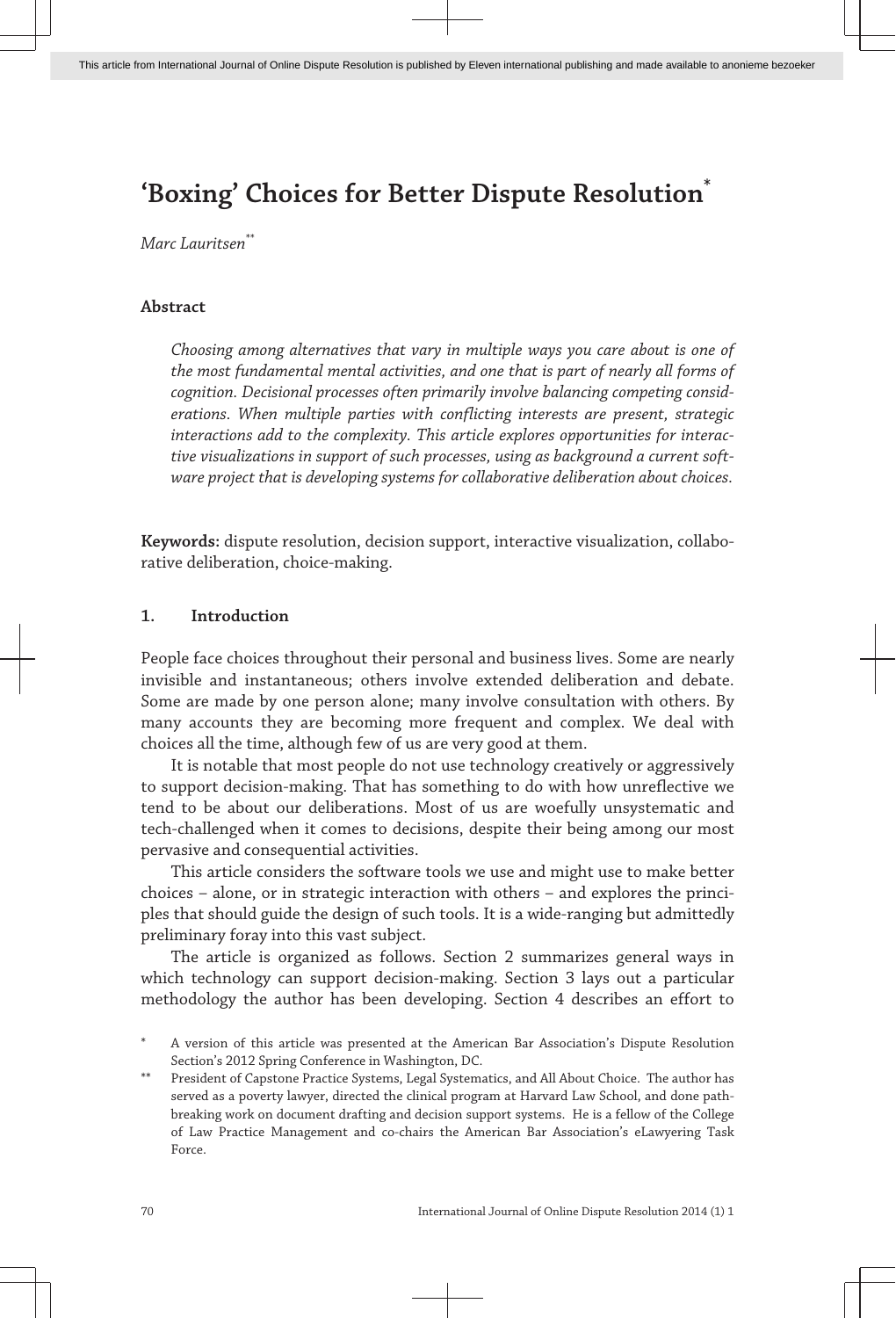field online choice support environments that leverage interactive visualization and collective intelligence. Section 5 considers their application to strategic bargaining and dispute resolution contexts. Section 6 covers related work. Section 7 poses questions and summarizes guiding principles. Section 8 concludes.

## **2. Choice Support Technologies**

Decisions often involve careful judgment, delicate balances of considerations and high-quality communication. Professionals pride themselves on their ability to handle complex decisions, and to counsel clients effectively to appropriate resolutions. Technology has generally taken a back seat, mostly appearing in the form of email and word processors. Many people are reluctant to go beyond yellow pads and white boards for certain issues. But there are more modern decision support technologies worth considering.

## *2.1 Gathering Storm*

We surely do not lack means to gather information and opinions pertinent to a decision. Say you are considering a new piece of technology. A few minutes with Google or Bing can yield hours of eerily relevant material. Posts on an email discussion list will often surface options, considerations and viewpoints. If vendors or other interested parties are involved, they will happily shower you with literature and demonstrations.

What we *do* seem to lack are good tools for filtering through and sorting our options, and for managing the processes by which we rate and rank them. We can use word processors, spreadsheets, outliners or 'mind mappers' to collect and document relevant considerations, but they are not of much help in reaching conclusions.

Four kinds of tools help more directly with the ultimate act of *selecting*. These correspond to four kinds of decisions: (1) those that can be made by rules or formulas, (2) those that are reached in negotiations with opponents or counterparties, (3) those that involve assessments of probabilities and (4) those that require trading off the pros and cons of options.

### *2.2 By the Rules*

Sometimes there is a reasonably clear formula or algorithm for figuring out which of a set of options makes most sense (or is required); for example, whether you should file the long or short financial statement form in a divorce proceeding, or whether you need to pay the alternative minimum tax for US federal income tax purposes.

When formulas or rules are involved, decision-makers can be assisted by applications that have been programmed to ask the right questions, accept inputs and compute results. Expert systems can excel in rule crunching. Less exotic technologies often suffice. Scripting tools used for website development, for instance, can be used to model decisions that are rule-governed, and that take users down the appropriate path in a decision tree.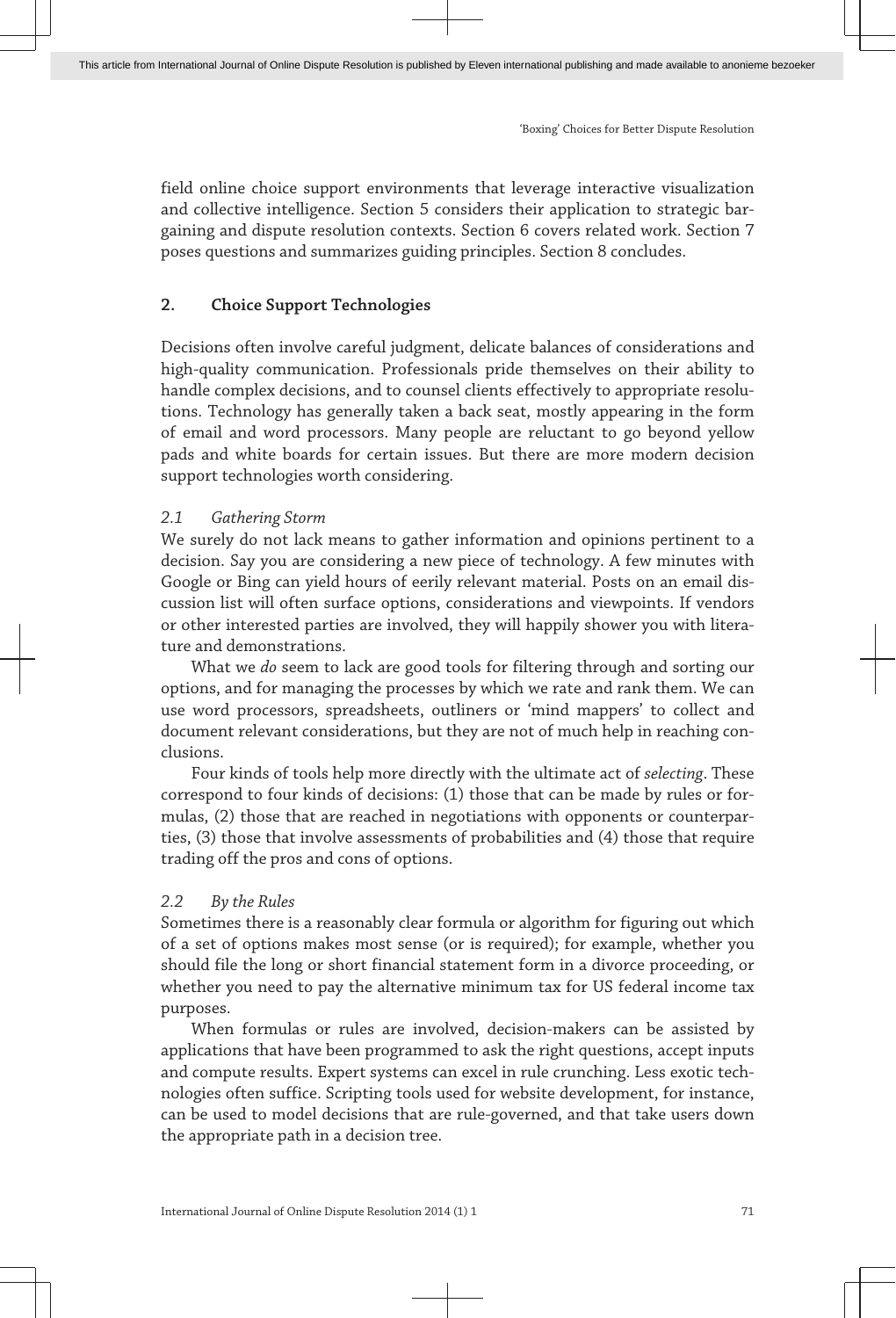### *2.3 By Agreement or Mandate*

When the rules or facts are in contention, and parties find themselves in an incipient or full-blown dispute, they may not think of themselves as involved in a common 'choice', but eventually they or some decision-maker has to reach conclusions that will affect them all.

For an early exploration of computer-aided dispute resolution possibilities, see Lauritsen 1996. $^1$  Section 5 below discusses how the technologies outlined in this article can be productively applied to bargaining situations.

### *2.4 Playing the Odds*

Many decisions of course involve thinking through uncertainties and predictions. Risk analysis software can be of great value. We humans are notoriously bad at understanding cascades of probabilities.

Those who need or want to go beyond home-grown spreadsheets for understanding or presenting the likely outcomes, costs and benefits of different litigation and settlement strategies can use specialized risk analysis software. Two packages illustrate what's available:

- TreeAge Pro from TreeAge Software (www.treeage.com) helps you build decision trees, influence diagrams and other models to analyze problems that involve uncertainty.
- PrecisionTree (www.palisade.com/PrecisionTree) is an add-in to Microsoft Excel that performs similar functions.

In these kinds of systems, decisions, chance events and end results are represented by nodes and connected by branches. The resulting tree structure has a root, and various pay-offs are on the leaves. By specifying estimated probabilities of events and their associated costs or benefits, net pay-offs of particular branches at any part of the tree can be computed.

#### *2.5 Balancing Act*

Another form of decision support software is more focused on juggling pros and cons than on managing uncertainties. Such software helps to characterize the advantages and disadvantages of options being examined, and assists in balancing the inevitable trade-offs. Once you get beyond two choices, or beyond a couple of factors that 'cut' in different directions, it can be hard to do the balancing effectively with the unaided mind. When multiple decision-makers are involved, or you need to document and justify your decision, software that helps you record and massage your evaluations and relative priorities can make the process much more satisfying and effective.

One illustrative player in decision support software of this kind is Expert Choice (www.expertchoice.com). It now offers a Web-based solution called Comparion Suite, which helps people define goals, structure decisions, assign roles and collaboratively deliberate.

<sup>1</sup> M. Lauritsen, 'Settling Differences Through Interactive Multimedia Networks', *in Materials for NCAIR Conference on Electronic Dispute Resolution*, Washington, DC, May 1996.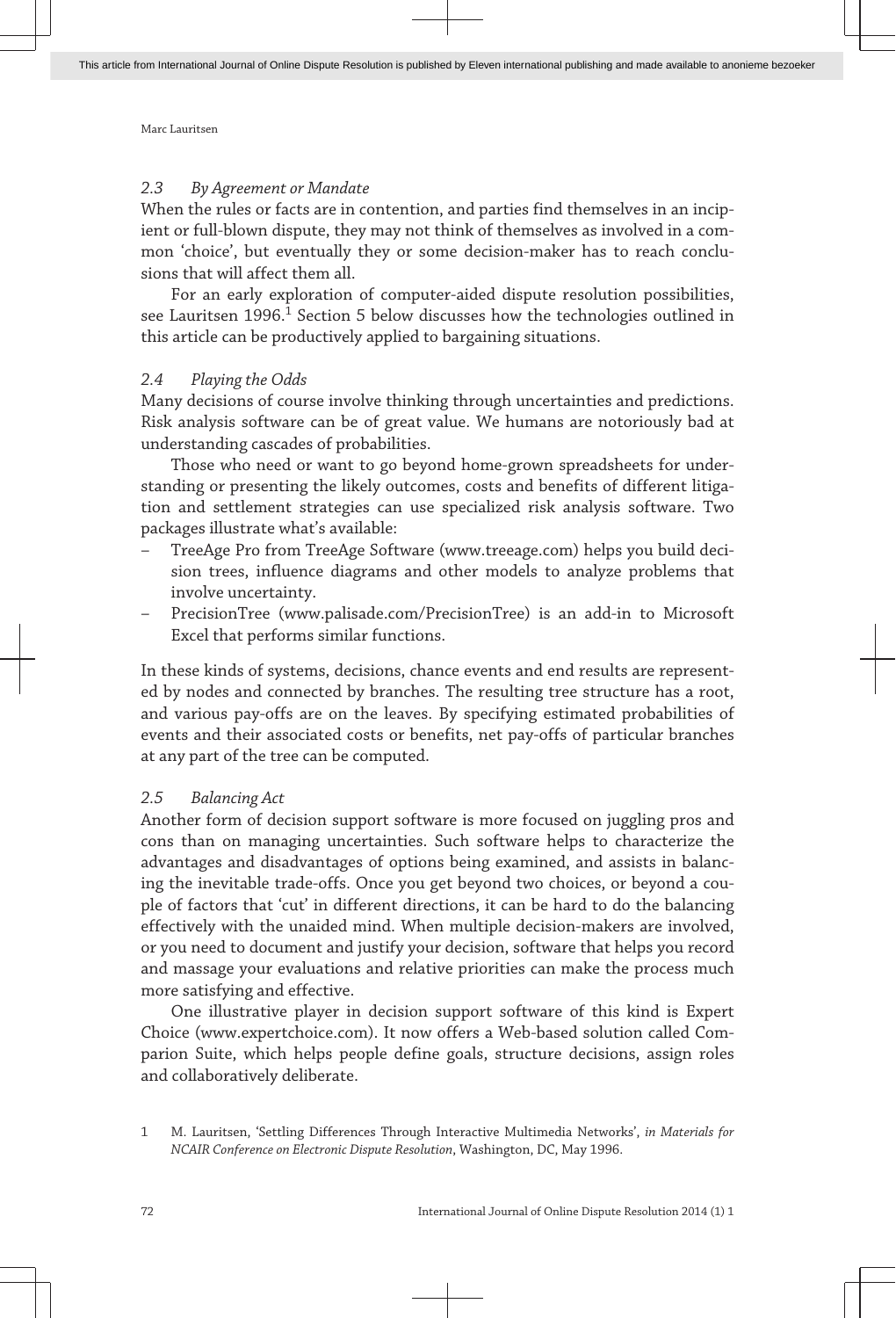My own work in this area has centred around a methodology I call 'choiceboxing', which involves expressing the options, factors and evaluative perspectives at play in a decision in an imagined three-dimensional (3D) box that you can manipulate and share online. This is described in Section 3.

### *2.6 Choice Management*

Document management, project management, knowledge management and change management are familiar concepts in most organizations. We would do well to also pay attention to *choice* management. So many of our decisions involve ineffective, even painful, processes, and produce suboptimal results. The above technologies and more should be exploited for better processes and outcomes. They can assist in ensuring that all relevant options and factors have been considered, that all stakeholders have had an opportunity to be heard and that there is a rationale that stands up to scrutiny.

But tools are just a start. Choosing well is hard work. It can be made easier by shared knowledge and social support.

My emerging view of an ideal choice management system involves a rich online environment that leverages interactive visualization and social production ('crowdsourcing') within a Wikipedia-like repository of codified knowledge that learns as it is used. A public such system could draw sustenance from a vibrant ecosystem of sponsors and contributors. In most decision contexts there is a critical mass of 'providers' and 'guiders' who recognize their enlightened self-interest in having 'deciders' make informed, autonomous choices. And there are often plenty of choosers who will happily leave a legacy of guidance for fellow choosers if fair, secure and effective mechanisms for doing so are at hand. One effort in this direction is described in Section 4.

### **3. Choiceboxing**

### *3.1 Anatomy of a Choice*

A choice is a special kind of decision, where one selects from a group of discrete options.<sup>2</sup> To deliberate (from the Latin *libra*, a scale or balance) is to balance alternatives. While choices come in many shapes and sizes, and can present endlessly different kinds of things among which to select, it turns out that there *are* generic methods that work well to support the distinctive forms of deliberation involved in all of them. I have come to the conclusion that a 'universal grammar' underlies choice-making, and that understanding it can both enhance the quality of our choices and drive the design of knowledge tools to support them.

Choices have a characteristic geometry that lends itself to a 3D box metaphor. One dimension is that of *options* – the things among which one is choosing. A second dimension is that of *factors* – the qualities that distinguish options from one another. A third dimension is that of *perspectives* – the different evaluative

<sup>2</sup> This section is largely adopted from the *Choosing Smarter* chapter in M. Lauritsen, *Lawyer's Guide to Working Smarter With Knowledge Tools*, American Bar Association, Chicago, 2010, <www.abanet .org/abastore/productpage/5110706>.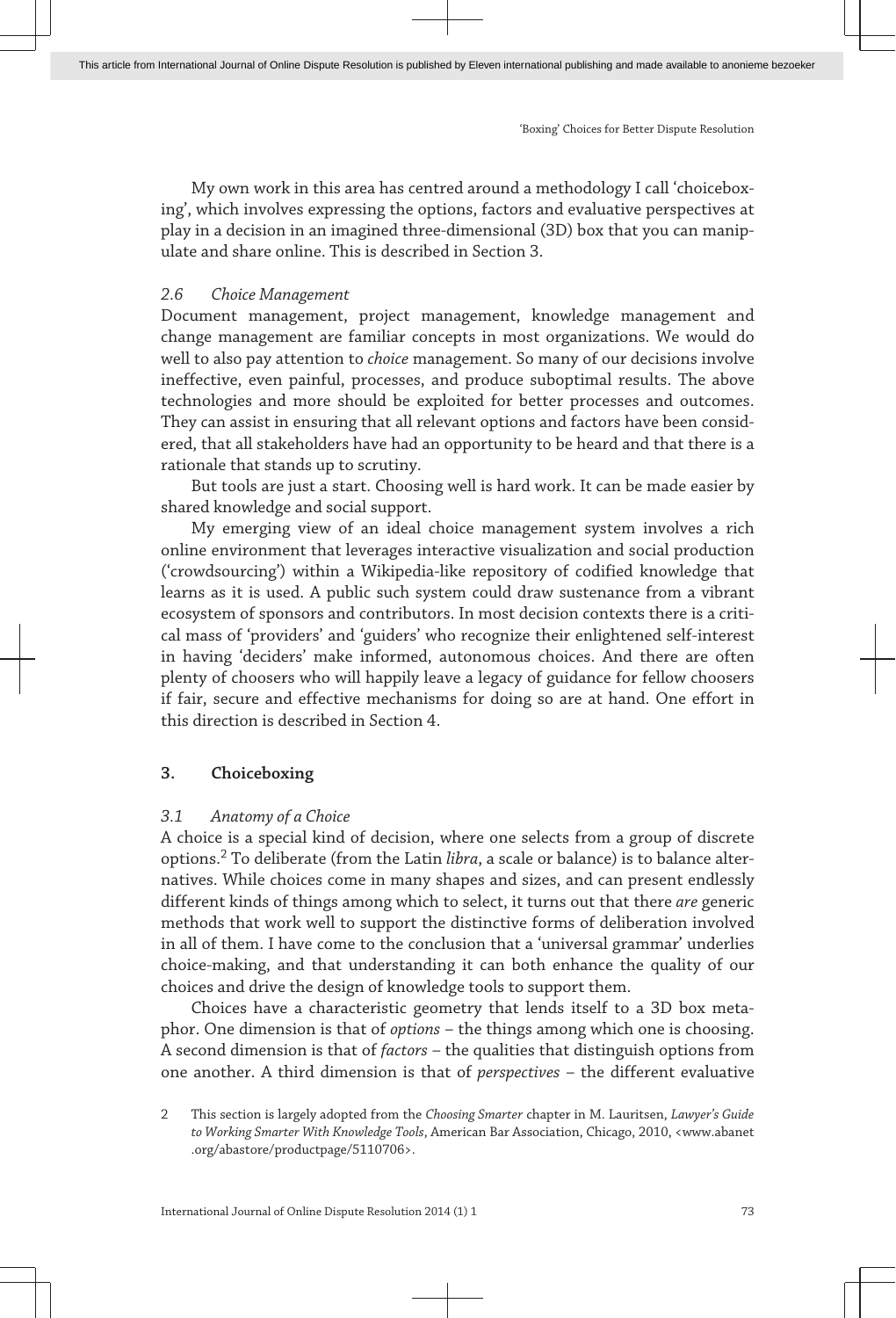takes that one or more people can have of how the options fare on the various factors. Each option can be rated on each factor from each perspective. Imagine something like Figure 1:

### *Figure 1*



While there are many different terms for these key dimensions (for instance, alternatives, considerations and viewpoints; or possibilities, goals and evaluators), all choices lend themselves quite well to being characterized in such a framework. This is hardly a surprise to anyone who has drawn a matrix of job candidates and hiring criteria on a whiteboard, or organized the pros and cons of alternative legal strategies on a yellow pad. What is interesting is the rich edifice of insights and tools one can build on this geometric foundation.

#### *3.2 Multicriteria Decision-Making*

Weighted factor analysis and related techniques for assessing options on criteria with differing degrees of relative importance have been around for a long time. The variation presented here seems to provide a substantially more powerful and easy way to deliberate about choices. By iteratively refining each of the dimensions mentioned earlier, 'choiceboxing' helps deal with choice overload.

Here are some of the key concepts. (Most are simple and familiar. This abbreviated account does not get into all the interesting possibilities.)

### *3.3 Choices and Options*

Choice-making involves selecting from groups of alternatives. Each possible selection is an *option*. ('What are my options'?) I use 'choice' to refer to the overall decision or one of the particular selections ultimately made, and 'options' for the things *among* which one chooses.

Some choices involve picking a single best option from a group; others involve picking several, or even ordering an entire set from most preferred to least.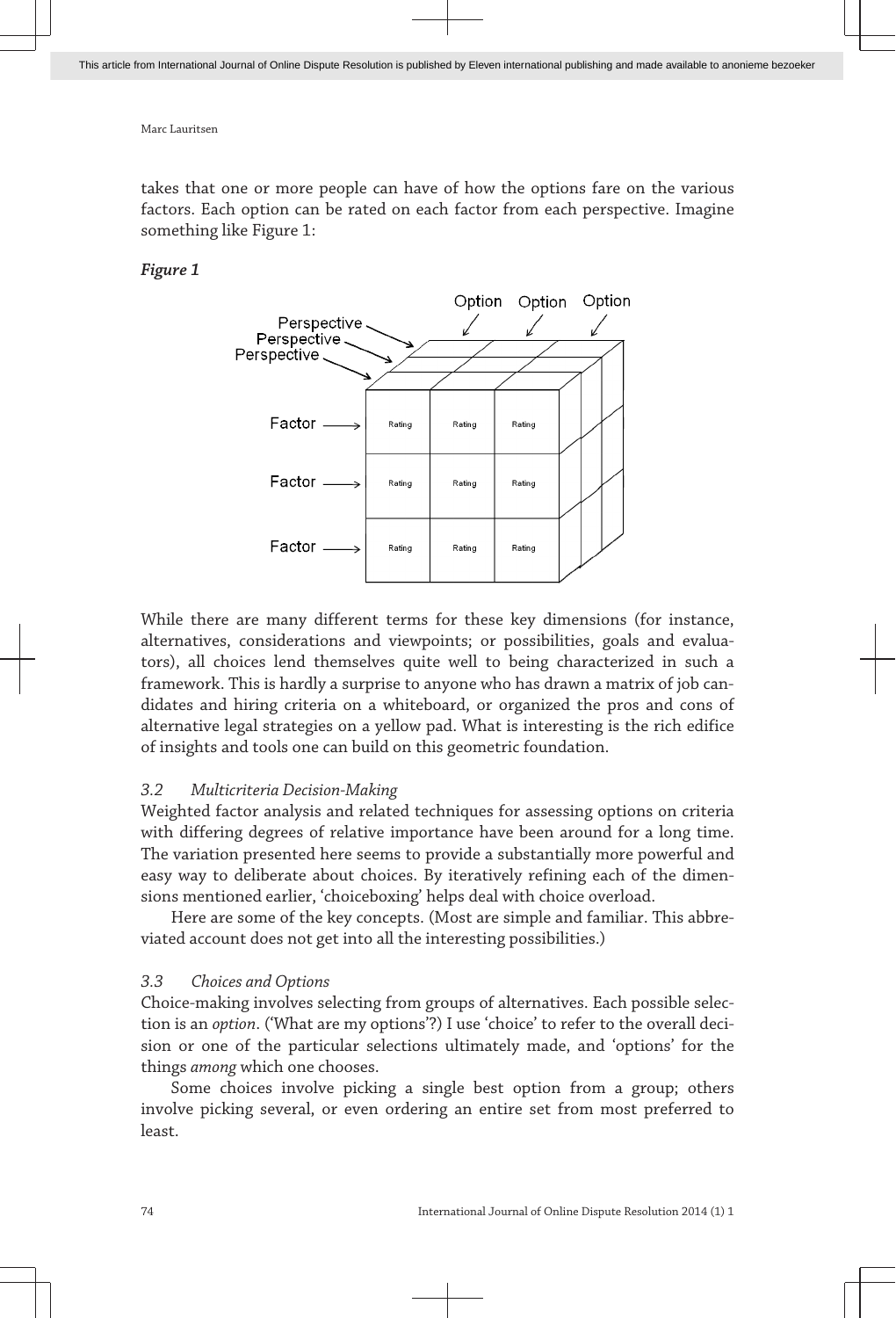## *3.4 Categories*

A given choice generally involves options that share certain kinds of characteristics, making it possible to compare them in terms of common factors. Those characteristics define the *category* or categories of things within which one is choosing. For example, the category might be 'digital camcorders', 'possible birthday presents for Jane', or 'rental apartments in downtown Chicago'.

By categorizing their choice in a standardized way, people can more easily access options, factors and other information identified by others as worth considering in such a choice.

## *3.5 Factors*

While a wide variety of techniques and approaches are used to make choices, they usually involve the consideration of multiple factors in terms of which the candidates differ. *Factors* are *kinds* of qualities or characteristics in terms of which options may be described and compared. They are answers to questions like 'what makes a good \_\_\_?' and 'what makes a bad \_\_\_?'

Factors often have differential weights in a particular choice – the relative degree of importance or significance attached to each by each perspective being considered in a decision.

Weighted factor analysis is one common method for systematically comparing options in a choice situation. Each option is rated with respect to each factor, each rating is turned into a normalized score and the weighted total of scores across all factors is used to reflect its relative 'goodness'.

### *3.6 Ratings*

A *rating* is the information entered with respect to a given factor for a given option. This term is most apt for factors that can be evaluated in quantitative terms and that involve some judgment or opinion, but you can think of it more generally as 'what there is to say about this option in terms of this factor'.

### *3.7 Scores*

In order to fairly compare and combine ratings across different factors, and across different perspectives – in order, in other words, for them to be commensurable – they should be normalized to a common scale. For example, the price of items may range from \$300 to \$3,000, and their ease of use may be judged on a scale of 1–5. For the respective contribution of ratings on these factors to contribute to total scores only as much as those factors are explicitly weighted – and not be affected by the units in which they may happen to be measured – they both should be converted to a common scale, such as percentage of optimality or units of goodness. I use the word *score* to refer to the normalized value of a rating.

### *3.8 Perspectives*

There can be more than one *perspective* at play in a given choice context. A sole decision-maker may have more than one way of looking at the options and factors, and each member of a deciding group will typically have at least one of his or her own. Helpers may have perspectives that vary in at least some respects from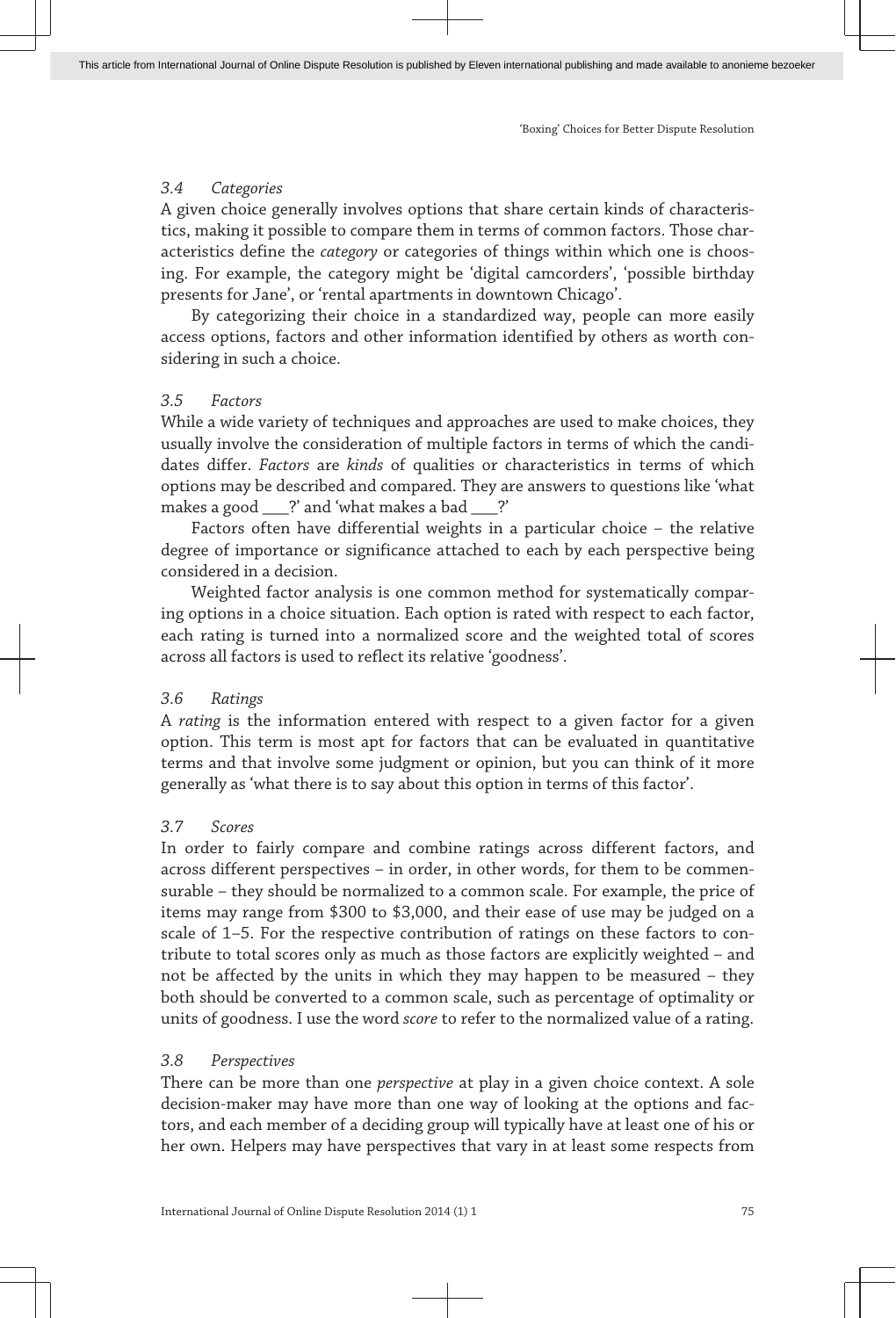the decision-maker(s). There can also be perspectives of candidates, suppliers or other 'choosees'.

Perspectives are distinct informational or evaluative takes on a choice. They capture different voices and viewpoints, for instance from different people or time frames.

Each perspective can have its own view about the relative importance of the various factors, and its own weight(s) relative to other perspectives (potentially differing by factor). In other words, each *factor* has a weight *in* each perspective, and each *perspective* has a weight *for* each factor. The latter ability (to weight a perspective differently by factor) can be used *e.g.* to reflect someone's expertise in a certain aspect of a decision, or a given user's entitlement to disproportionate impact on one or more aspects. (The managing partner might be given double weight in a hiring decision about an executive director.)

#### *3.9 Choiceboxes*

A *choicebox* involves mapping one or more options, one or more factors and one or more perspectives to imagined *x*, *y* and *z* axes respectively. The choice can be envisioned as a 3D box. There is a column for each option, a row for each factor and a layer for each perspective. Each cell at the intersection of such a column, row and layer represents the characterization of some option in terms of some factor according to some perspective. There are also columns for factor and perspective weights.

Each perspective layer can have a total score row showing the weighted average of scores for all options on the factors present. When there are multiple perspectives present in a box, a summary layer is available to show weighted averages of weights, ratings/scores and totals from across the perspectives.

For example, imagine that Jane and John are partners in a law firm that is deciding which case management system to buy. They have narrowed it down to three products: Ace, Acme and Apex. After lots of discussion, the choice seems to hinge on three factors: completeness of features, quality of interface and ease of learning.

Figure 2 depicts how this matrix of options, factors and perspectives might be represented in a choicebox. We are seeing Jane's perspective up front. The factors are matters of opinion, so her ratings and those of John may well differ. (In a real-world case, of course, other factors would be present, including some 'objective' ones like price.) Weights and scores are omitted in these figures.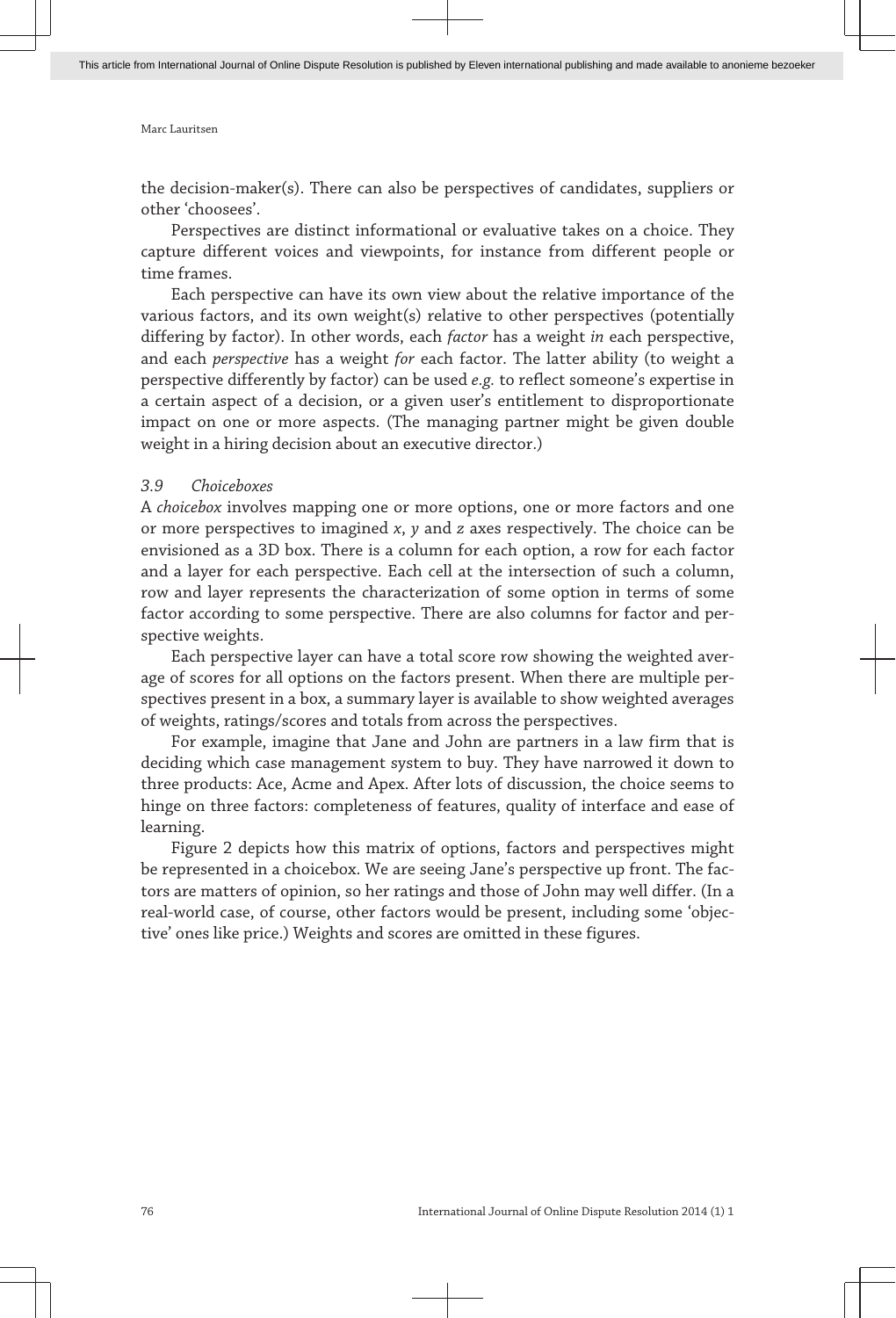

Figure 3 makes the separate perspective layers clearer. Now we can see some of John's different ratings, as well as average ratings on the combined layer.

*Figure 3*



Note that the box can be 'sliced' in other ways. For instance, Figure 4 shows how a single option is rated across the several perspectives:

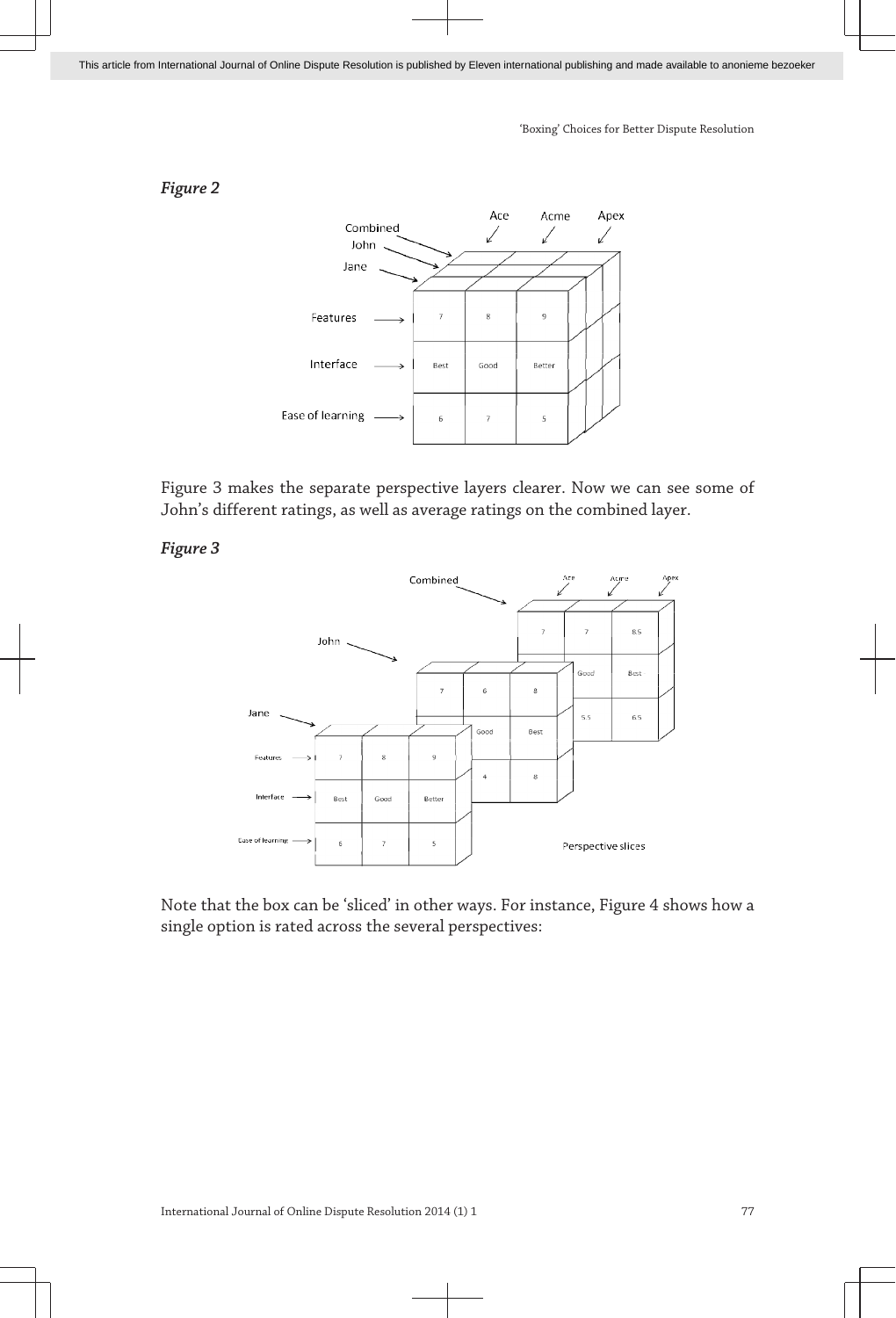#### *Figure 4*



Or you might want to see how all the options are rated on all the perspectives on a single factor, as in Figure 5.

*Figure 5*



You can get a sense of how the options rank on each of the factors from the ratings on the various layers. Some rank first on some factors from Jane's perspective; some rank first from John's perspective. But how do they rank overall?

To answer that, you need to add scores and weights.

A common scoring strategy is to use percentages. Since two of the factors are expressed in a simple 0–10 scale, with 10 being best, you can just multiply the rating by 10 to get an appropriate percentage. For the interface factor, expressed in this case by words like 'good' and 'better', you might associate scores with possible ratings as in Table 1: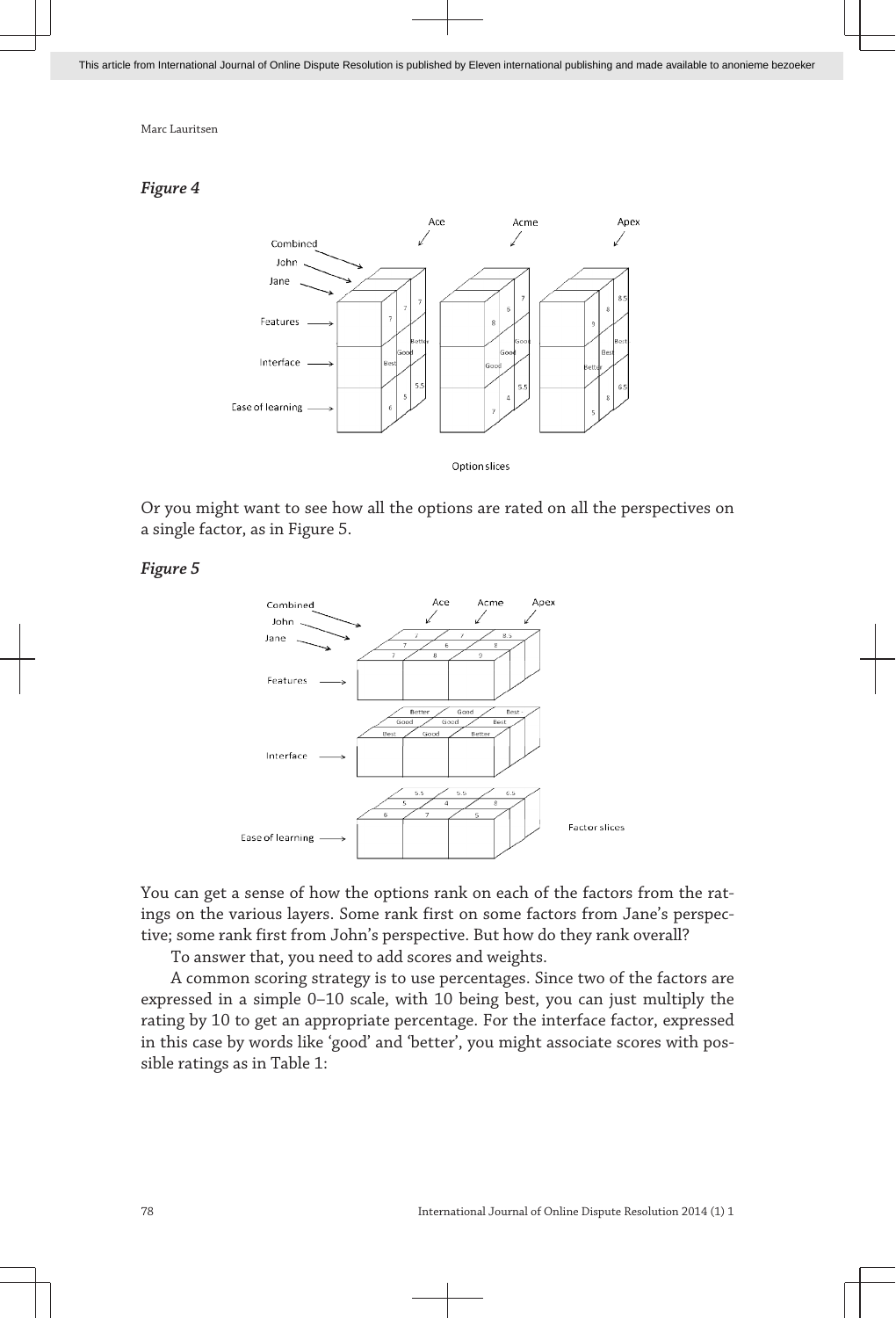| Best          | 100 |
|---------------|-----|
| Better        | 80  |
| Good          | 70  |
| $\mathsf{Ok}$ | 50  |
| Bad           | 30  |
| Worse         | 20  |
| Worst         | 0   |

*Table 1*

Given this set-up, and adding factor weights, you can compute scores for each perspective and for the overall box as in Table 2:

|                 | Jane                 | Ace           |       | Acme   |       | Apex          |       |
|-----------------|----------------------|---------------|-------|--------|-------|---------------|-------|
| Weight          |                      | Rating        | Score | Rating | Score | Rating        | Score |
| 5               | <b>Features</b>      | 7             | 70    | 8      | 80    | 9             | 90    |
| 8               | Interface            | <b>Best</b>   | 100   | Good   | 70    | <b>Better</b> | 80    |
| 10              | Ease of learning     | 6             | 60    | 7      | 70    | 5             | 50    |
|                 | Total score for Jane |               | 76.09 |        | 72.17 |               | 69.13 |
|                 | John                 | Ace           |       | Acme   |       | Apex          |       |
| Weight          |                      | Rating        | Score | Rating | Score | Rating        | Score |
| $\overline{10}$ | <b>Features</b>      | 7             | 70    | 6      | 60    | 8             | 80    |
| 5               | Interface            | Good          | 70    | Good   | 70    | <b>Best</b>   | 100   |
| $\overline{2}$  | Ease of learning     | 5             | 50    | 4      | 40    | 8             | 80    |
|                 | Total score for John |               | 67.65 |        | 60.59 |               | 85.88 |
|                 | <b>Combined</b>      | Ace           |       | Acme   |       | Apex          |       |
| Weight          |                      | Rating        | Score | Rating | Score | Rating        | Score |
| 7.5             | <b>Features</b>      | 7             | 70    | 7      | 70    | 8.5           | 85    |
| 6.5             | Interface            | <b>Better</b> | 85    | Good   | 70    | Best minus    | 90    |
| 6               | Ease of learning     | 5.5           | 55    | 5.5    | 55    | 6.5           | 65    |
|                 | Overall score        |               | 71.87 |        | 66.38 |               | 77.51 |

#### *Table 2*

The weight and rating cells above contain information entered by a box participant; other cells are computed. Total scores are calculated as weighted averages

Note that Ace comes out on top for Jane, given her ratings and her emphasis on ease of learning over features. Apex comes out best for John. When the two perspectives are given equal weight, as here, Apex also comes out as best overall. Were Jane given disproportionate weight – *e.g.* because she is the senior partner with the largest financial stake in the decision – the result might be different.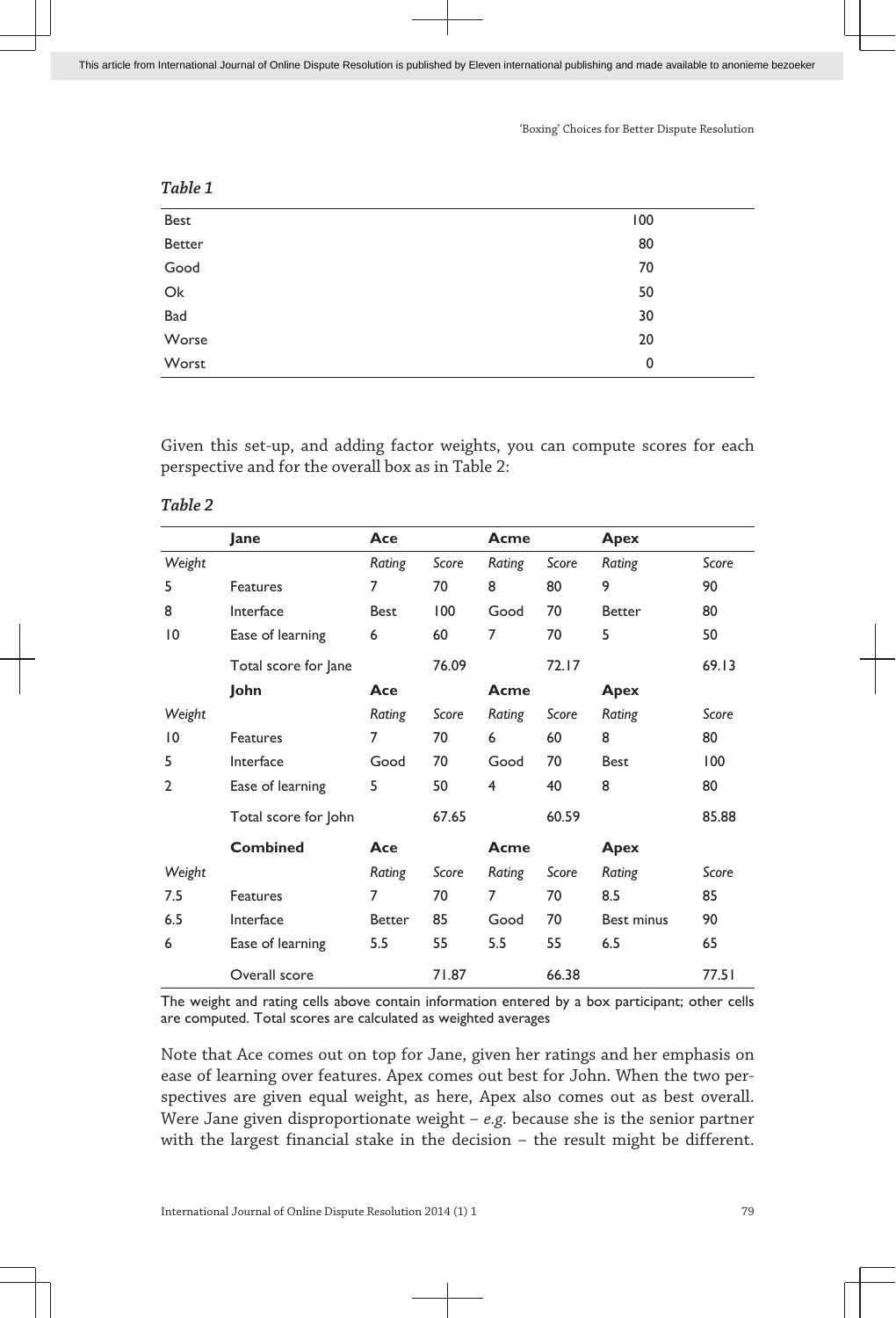With an analysis like this in front of them, she and John can productively discuss why they feel differently about which factors are most important, or whether some of their ratings of the options should be adjusted.

### *3.10 Interactive Visualization*

One key aspect of choiceboxing is the utilization of graphical methods to express and consume information. We believe that such methods promote the transparency of rationale, among other things.

One could of course express an overall assessment of the above options like Jane's with a simple Excel chart (Figure 6).

### *Figure 6*



Taking this a couple of steps further, one can express each assessment of each option from each perspective in a separate block of 'goodness' like that shown in Figure 7.

*Figure 7*



And then one can position each such block within the overall framework of a choicebox, as in Figure 8. (Shapes here are *not* meant to correspond to the numbers in the preceding figures.)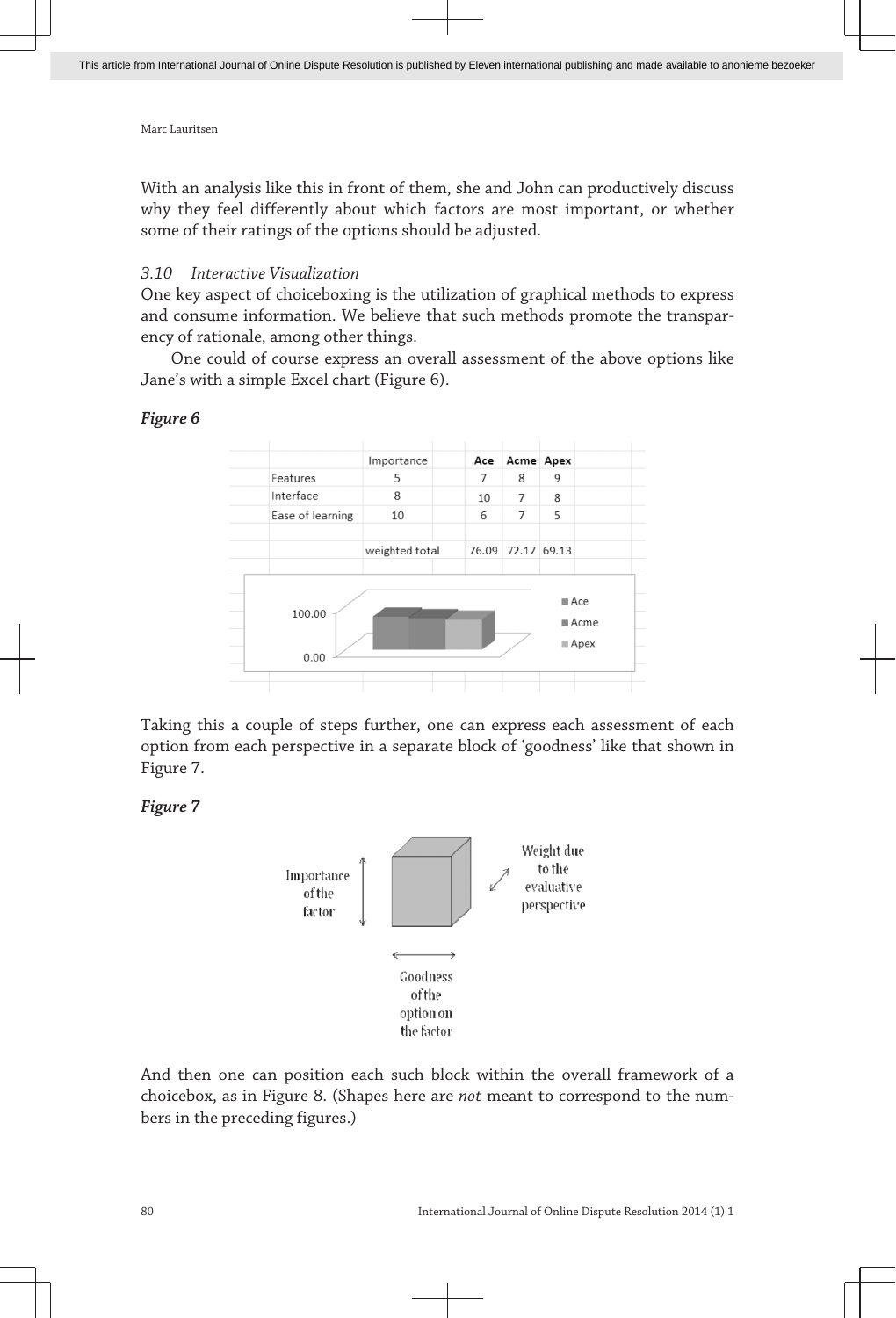

*Figure 8*

Through volumetric interfaces such as this (and associated concepts, like 'cubic betterness'), one can enable direct manipulation of visual representations, automated totalling and comparison of blocks, and rich insights into decisions in progress, especially when teams are involved.

There does seem to be an inescapable *double* 3D-ness to collaborative choicemaking in this conception – the outer box being a matrix or array of cells allowing separate values (and comments) at the intersections of options, factors and perspectives, and the inner boxes being representations of goodness/badness, sized and shaped to reflect the dimensions of option score, factor importance and perspective weight. Interfaces that make it easier to render such frameworks interactively intuitive will foster adoption.

An alternative interface is a 'slide box,' shown in Figure 9.

In this interface, each of the options has a conceptual 'lane' for each factor on which a sliding box signifies both ratings and scores, where its horizontal position reflects the rating of an option on a factor, its width is proportionate to the normalized score corresponding to that rating, its height is proportionate to the weight assigned to the factor on the perspective and its depth is proportionate to the weight assigned to the perspective on the factor. The boxes can be moved along the lane to change a rating, and are automatically resized and repositioned as a user changes ratings and weights. (The example shown in Figure 9 is a variant in which relative betterness is used for box widths, rather than absolute scores. Note that choiceboxes make rich use of colours, which are not rendered here.)

### *3.11 Acknowledged Limits*

Before moving on, let us acknowledge some common reactions to this kind of approach. It may seem both too simplistic and too complex. Too mathematical. Too rational. Misleadingly precise. Where is the emotion? Is reality not much fuzzier? Do you expect *me* to decide like that?!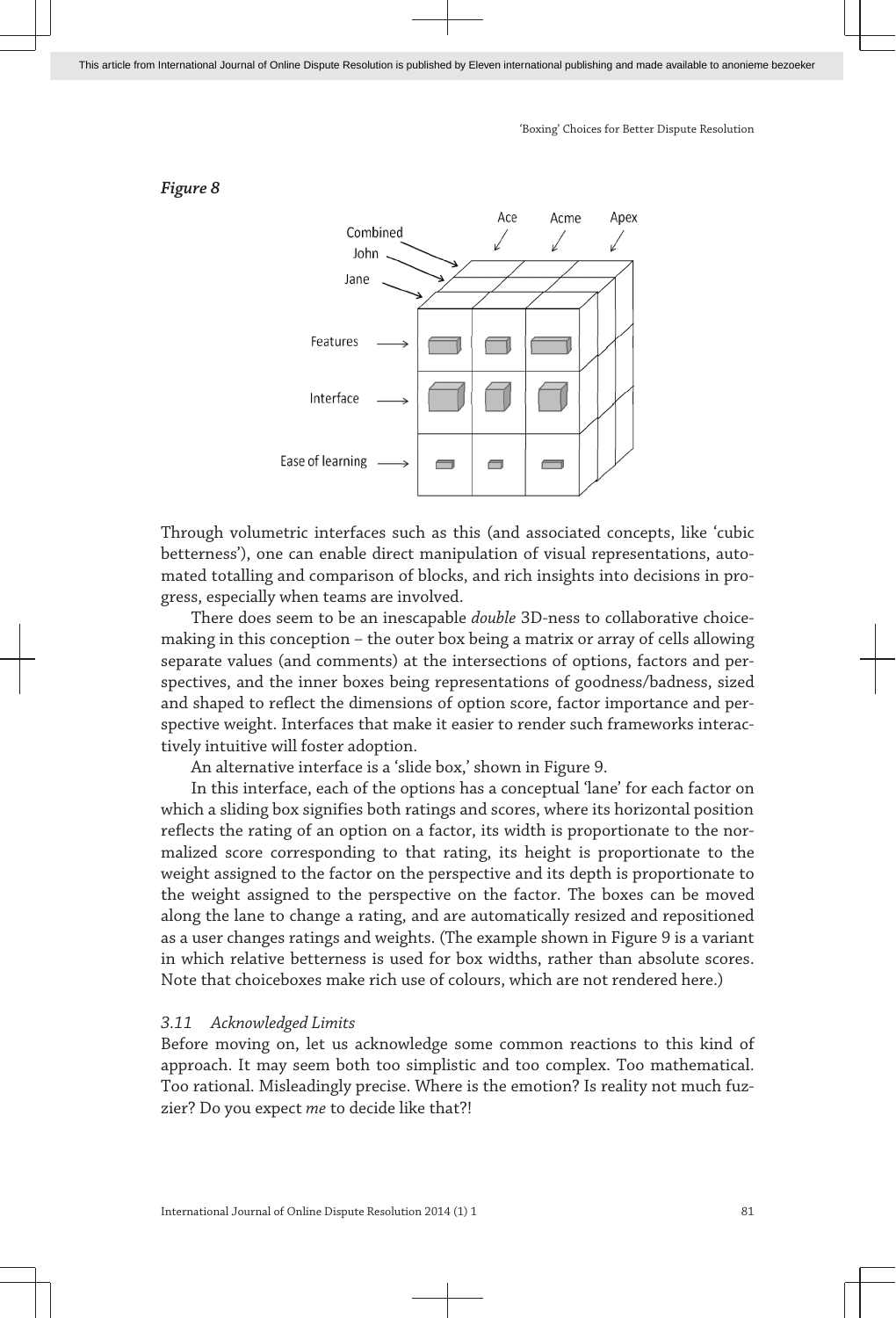### *Figure 9*



Behavioral economists delight in exposing how *ir*rational most decisions are, how seemingly independent factors can influence each other and how supposedly irrelevant considerations can make a difference. Game theorists remind us of the endless complexity that can emerge as parties to a decision or dispute interact strategically. Choiceboxing does not purport to address all those challenges. It adopts an admittedly 'naïve utilitarian' model for the sake of usefulness and usability. Its results are approximate and only as good as the inputs. They are fodder for deliberation and conversation, not definitive pronouncements.

Emotional considerations, by the way, are hardly foreclosed. You can explicitly include 'soft' factors like overall impression or gut reaction, and weight them as you see fit.

### *3.12 The Value-Add of Choice-Making Tools*

Choiceboxing can be done, in principle, with little more technology than a pencil and paper. (Non-trivial choices worth 'boxing' present too many options, factors and trade-offs to keep reliably in your head.) But choiceboxing is not practical without better tools. Scoring functions and related bookkeeping cry out for software.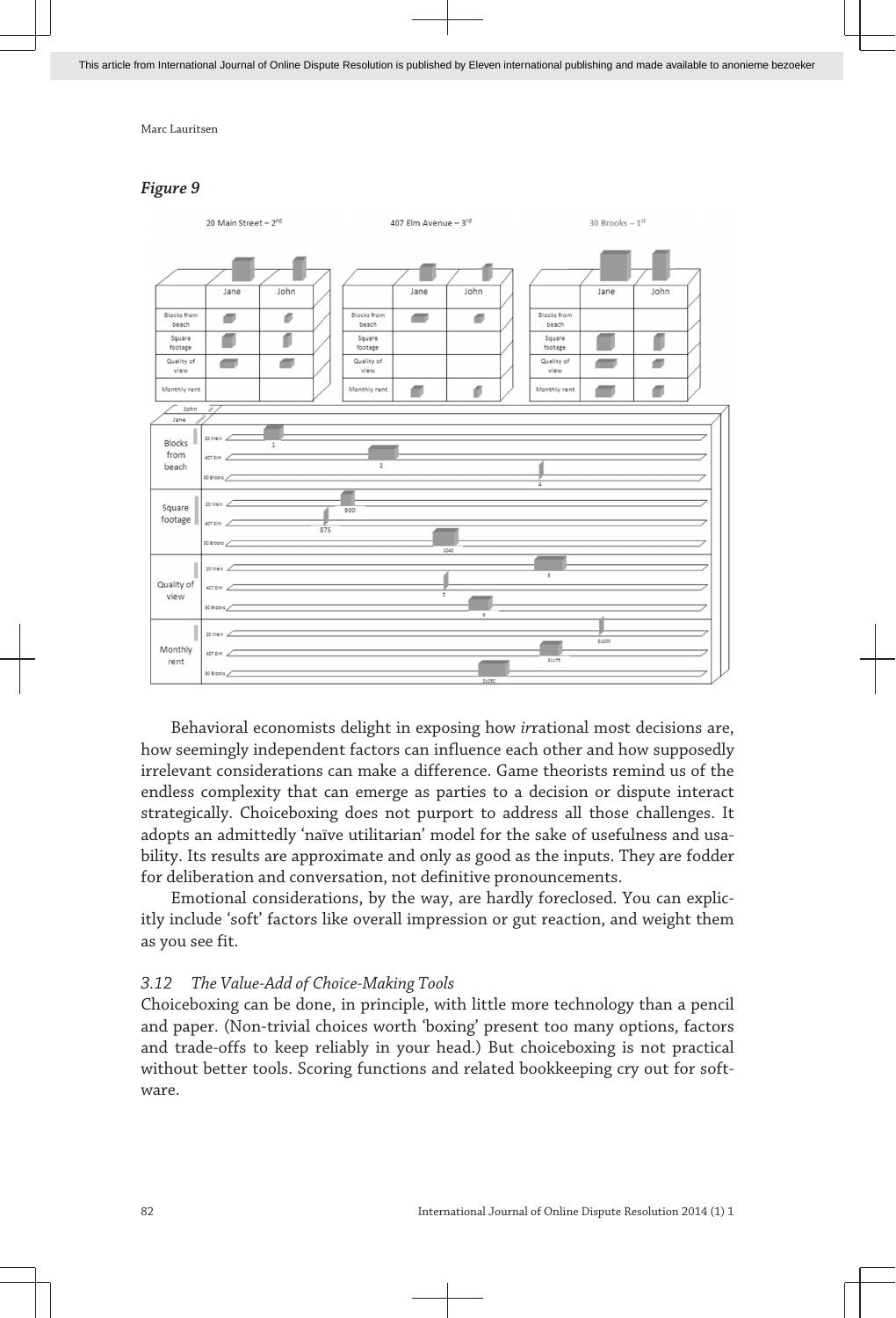You can perform basic weighted factor analysis using Word tables and functions. Choiceboxes can be implemented as 3D spreadsheets in applications like Microsoft Excel (using multiple sheets and lots of tricky formulas.)

Specialized software is required to realize the full potential of choiceboxing. Such software can make it easy to reconfigure options and factors, perform useful analytics and document your decisions. There are sophisticated (and expensive) applications that are best suited for experts, and also modestly priced desktop tools that you can find by Googling 'decision support software'. The following section describes an effort to build a system for collaborative choiceboxing on the Web using interactive visualization and crowdsourcing techniques.

#### **4. All About Choice**

All About Choice (AAC) is a start-up company that is building online systems to help people make better personal and business choices. Its focus is on open and collaborative environments, radically simplified for non-specialists, backed by knowledge bases that learn as they are used. The goal is to make effective choicemaking widely available through intuitive technologies that leverage collective wisdom. Our company seeks to deliver a suite of choice support services that can be used by anyone anywhere at any time. We want to provide the very best solutions for choice-making, and to serve as a steward for robust communities of collaborating decision-makers.

AAC has chosen to tackle hard problems in both user interface and back-end knowledge processing. Its initial research objectives are to validate assumptions and confirm the feasibility of several key components. These include a Web-based application that makes weighted factor analysis compellingly easy, a dynamic ontology that captures evolving correlations of decision contexts and considerations and tools that help manage semantic heterogeneity within and across domains. AAC has basic working systems under way and has drawn up a road map for development.

Intelligent online decision support environments have significant potential. Vendors and consumers alike are greatly benefited when goods, services and plans of action are effectively matched to authentic preferences. Heavy costs flow from inadequately informed or examined decisions. A powerful infrastructure for structured collaboration among the deciders, providers and advisers active in most choices will require both cutting-edge technology and business innovation, but yield high pay-offs when achieved. Academic and research institutions will be among the beneficiaries of that infrastructure.

AAC plans to operate at the intersection of artificial intelligence and intelligence augmentation. By seeking to field systems that do justice to the deep structure of everyday decision-making, AAC hopes to enhance scientific and technological understanding. Applying folksonomy and machine learning techniques to the choice context will yield new practical insights that should be broadly useful elsewhere as well.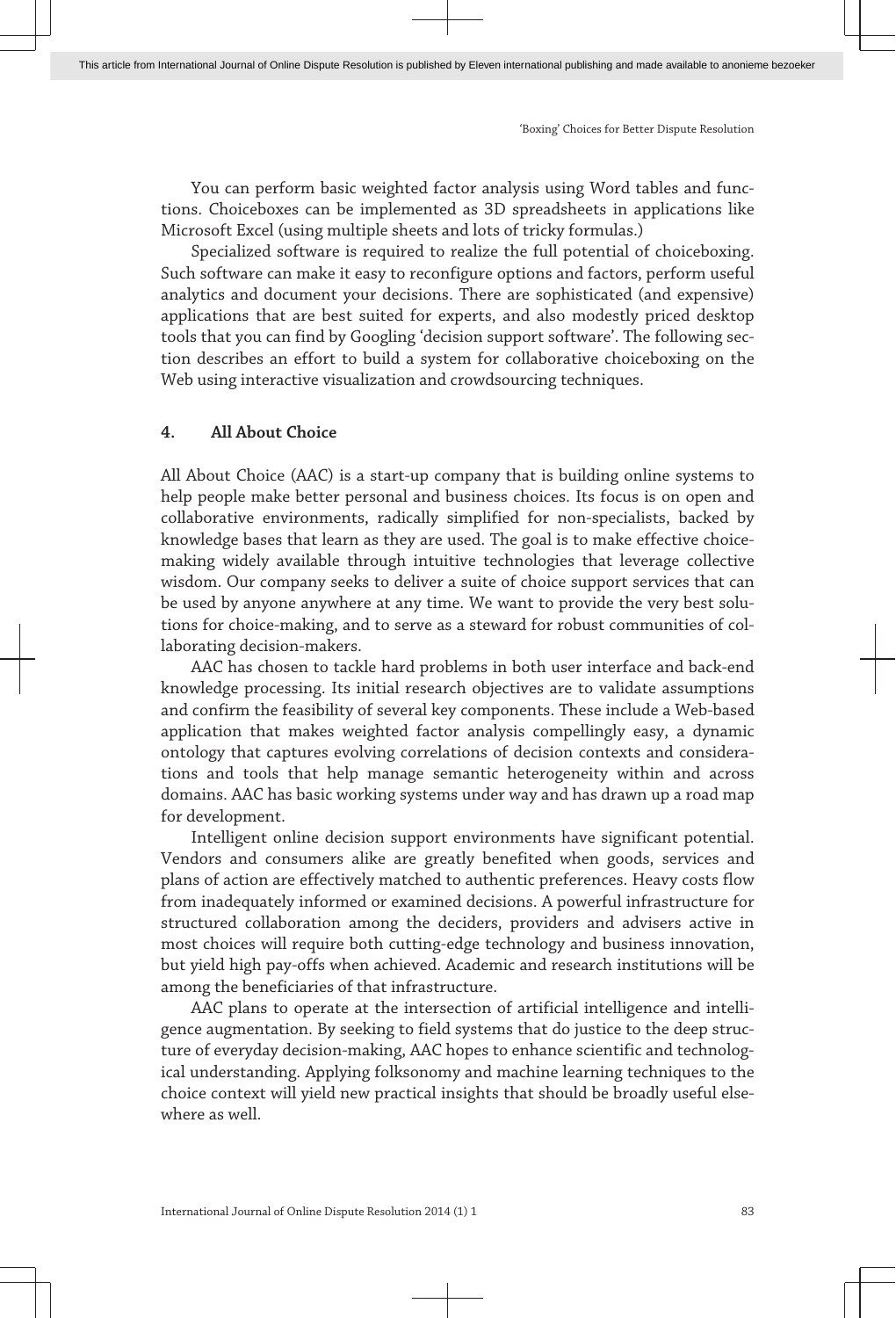AAC also promises meaningful societal impacts. Systems that enable collaborative deliberation about important decisions strengthen both individual and collective effectiveness. Transparent systems promote accountability. By making such systems easily and inexpensively available, AAC hopes to raise the overall quality of decisions made.

A Web-based system will enable distributed teams to review alternatives and fine-tune their decision-making processes. Individual users will draw upon extensive stores of objective and subjective information that leverage the collective learning of those who have been similarly situated.

Current research objectives are to test the following assumptions:

- A Web-based application can be delivered that makes weighted factor decision analysis compellingly easy, relying largely on interactive visualizations.
- A dynamic knowledge base can be constructed and administered in ways that capture evolving correlations of decision contexts and considerations – efficiently and scalably.
- Effective tools for managing semantic heterogeneity (*e.g.* in how people frame their choices and considerations in different contexts) can be deployed both on a server for knowledge base optimization and in user sessions.

Our ultimate success will also depend on the validity of more fundamental assumptions, namely (1) that a substantial number of people are sufficiently deliberative to use a well-designed tool for a meaningful subset of their choices and (2) that weighted factor analysis, supplemented with qualitative and ordinal modes, and delivered via compelling graphical interfaces, is an effective foundation for such a tool. *Those* assumptions are best validated by fielding choice support systems and seeing how they are received.

Our platform has three components:

- ChoiceBoxer is a browser-based *tool*. It supports weighted factors, multiple perspectives and many strategies for comparing options. On the basis of an intuitive 3D model, it helps people make choices more easily and confidently. ChoiceBoxer will also give advisers and providers a useful medium for quality communication with decision-makers.
- Integrated with ChoiceBoxer is an evolving fabric of server-side *content* – resources about choices and choice-making, including context-specific suggestions of factors and options. This shared repository unobtrusively learns from its users, as considerations and preferences are expressed, while vigilantly respecting privacy and neutrality.
- Collaborative deliberation features are integral to ChoiceBoxer, as are mechanisms that let people easily find others with common concerns. These *social networking* facilities enable users to involve friends and advisers in their choices, and to participate in communities of related interest – locally and globally.

We believe that a universal resource that substantially improves both choice-making processes and results – while ensuring autonomy, neutrality, privacy and transparency for participants – is within reach and highly worth achieving.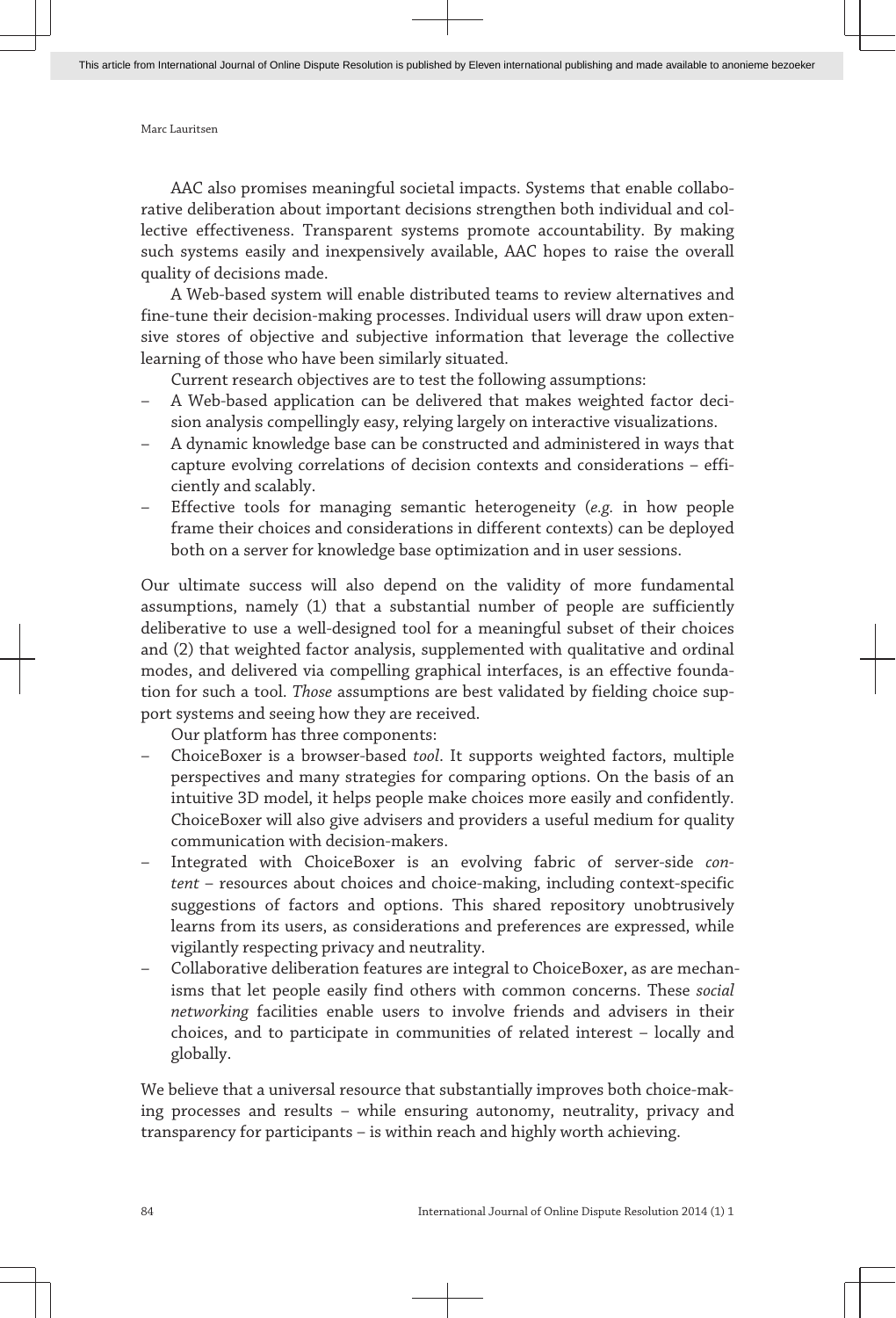### **5. Boxing and Bargaining**

A geometrical choicebox model is a useful framework for conceptualizing many kinds of choices. Negotiation and other dispute resolution processes involve considerations and balances of multiple attributes and perspectives quite similar to those involved when an individual or a collaborative group is seeking an optimal solution to a decision problem. Interactive visualizations of the competing value assessments, and collectively evolved inventories of relevant considerations, can be leveraged creatively in support of such processes.

There are good uses for structured approaches to choices beyond choice itself. Once you have a solid framework for approaching the assessments and trade-offs involved in a choice situation, you can use it as an instrument for understanding yourself and others better. Boxing can surface unarticulated expectations, and educate your instincts.

You can engage in 'shadowboxing' by anticipating the preferences of counterparties or decision-makers. Put yourself in their shoes and draft a set of ratings and weights that likely represents their perspective. What do they care most and least about? Where are their views most different from your own? If they seem to assess an option inadequately or disproportionately on certain factors, how might you influence them to change?

When it comes to negotiation, understanding the different preference profiles of the parties will sometimes yield win-win solutions you might otherwise miss. One party can frame its positions and arguments in terms that address the likely motivating concerns of the other.

### *5.1 An Example*

Brams and Taylor<sup>3</sup> provide an example that can be used to illustrate an application of choiceboxing to dispute resolution. Two companies are contemplating a merger. Open issues include the surviving company's name, the location of corporate headquarters, who will play the chairman and chief executive roles and how necessary lay-offs will be allocated.

Each side is given 100 points to distribute across the issues in proportion to the degree to which it cares about them. They do so as follows.

### *Figure 10*

|  | Name   Headquarters   Chairman   CEO |  | Lavoffs |
|--|--------------------------------------|--|---------|
|  |                                      |  |         |
|  |                                      |  |         |

A hypothetical 'initial wins' resolution assigns each party its choice on the issues it rates of highest importance (underlined above). That produces an inequitable result, however, with C1 getting 75 of its points and C2 only 49. The Adjusted Winner method is then used to allocate an issue on which the parties' interests

3 S. Brams & A. Taylor, *The Win-Win Solution*, W.W. Norton, New York, NY, 1999, pp. 124-131.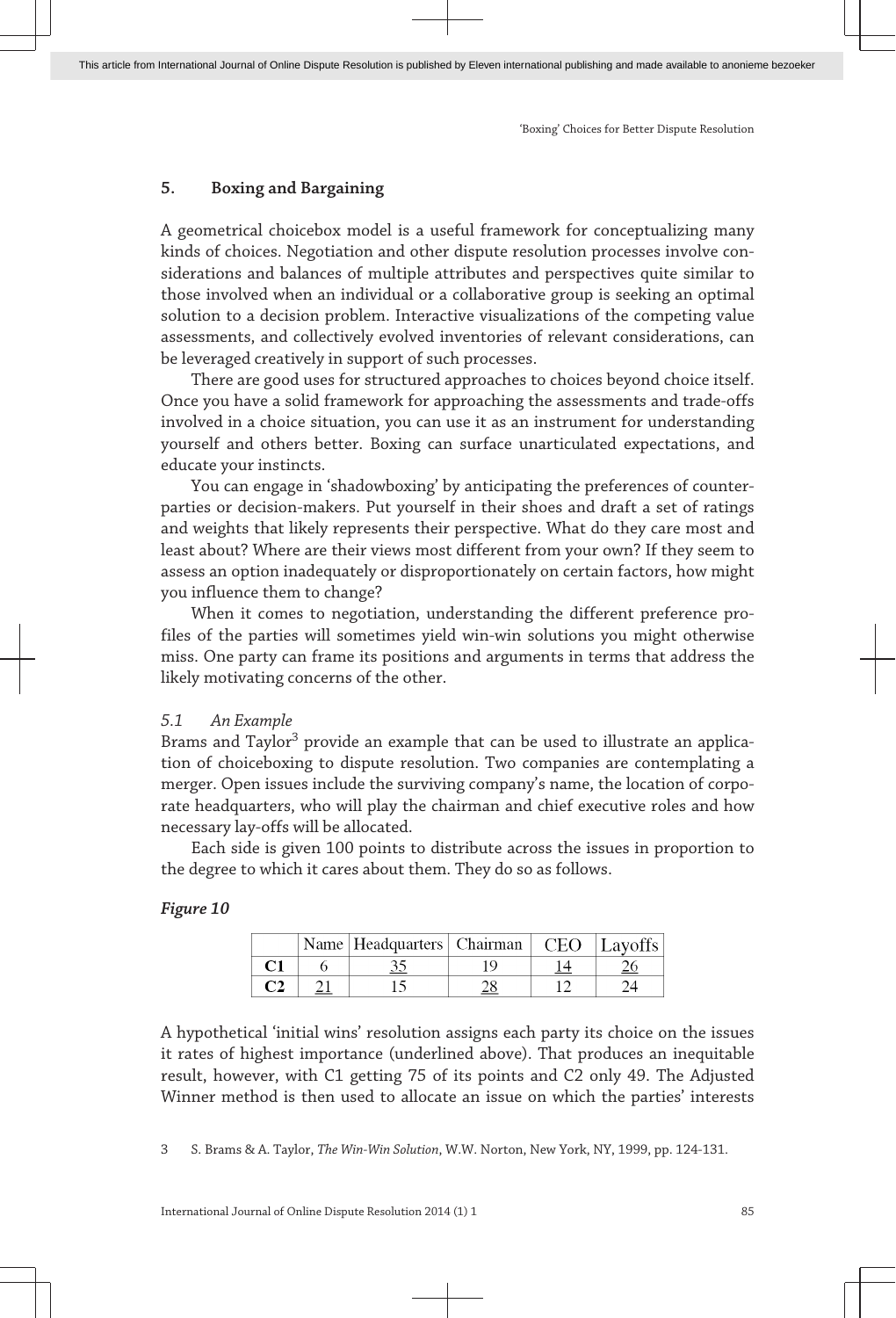## *Figure 11*

| Company 1           | Company 2         | Summary                  | Factor Weight Summary |                        |
|---------------------|-------------------|--------------------------|-----------------------|------------------------|
| Scores:             | Rank: 1<br>100.00 | Rank: 4<br>0.00          | Rank: 2<br>75.00      | Rank: 3<br>61.48       |
|                     | C1 takes all      | C <sub>2</sub> takes all | <b>Initial Wins</b>   | <b>Adjusted Winner</b> |
| <b>Name</b>         |                   |                          |                       |                        |
| Weight 6<br>R       | 100               | $\overline{0}$           | $\overline{0}$        | $\Omega$               |
| <b>Headquarters</b> |                   |                          |                       |                        |
| Weight 3.5          | 100               | $\overline{0}$           | 100                   | 100                    |
| Chairman            |                   |                          |                       |                        |
| Weight 1.9          | 100               | $\overline{0}$           | $\overline{0}$        | $\overline{0}$         |
| CEO                 |                   |                          |                       |                        |
| Weight 1.4          | 100               | $\overline{0}$           | 100                   | 100                    |
| Layoffs             |                   |                          |                       |                        |
| Weight 2.6          | 100               | $\Omega$                 | 100                   | 48                     |

are closest in such a way as to equalize their overall respective points. That issue is lay-offs, which is conveniently divisible (each company loses some employees). By giving each side just enough of that issue to offset the imbalance produced by having won on the other issues on which they have shown most interest, an equitable and envy-free result can be produced. A 48/52 allocation between C1 and C2 accomplished that result, assuming that the companies are entitled to share everything equally. (Brams and Taylor also show how this method can be used when the parties have *un*equal entitlements, such as where one of the merging companies has agreed to less than 50% of the new entity.)

Figure 10 shows how company C1's options look in a choicebox under four possible scenarios – 'C1 takes all', 'C2 takes all', 'Initial Wins' and 'Adjusted Winner'. Preferences among the various 'goods' are expressed by the weights at left. (Weights are expressed on a scale of 0–10, proportionate to the 100 points in the Brams and Taylor example.) The numbers in the cells represent the percentage of 'goodness' a party gets under the scenario. So *e.g.*, for the 'C1 takes all' option, C1 gets 100% for everything, and obviously would find that most attractive.

The corresponding sheet for C2 looks like this: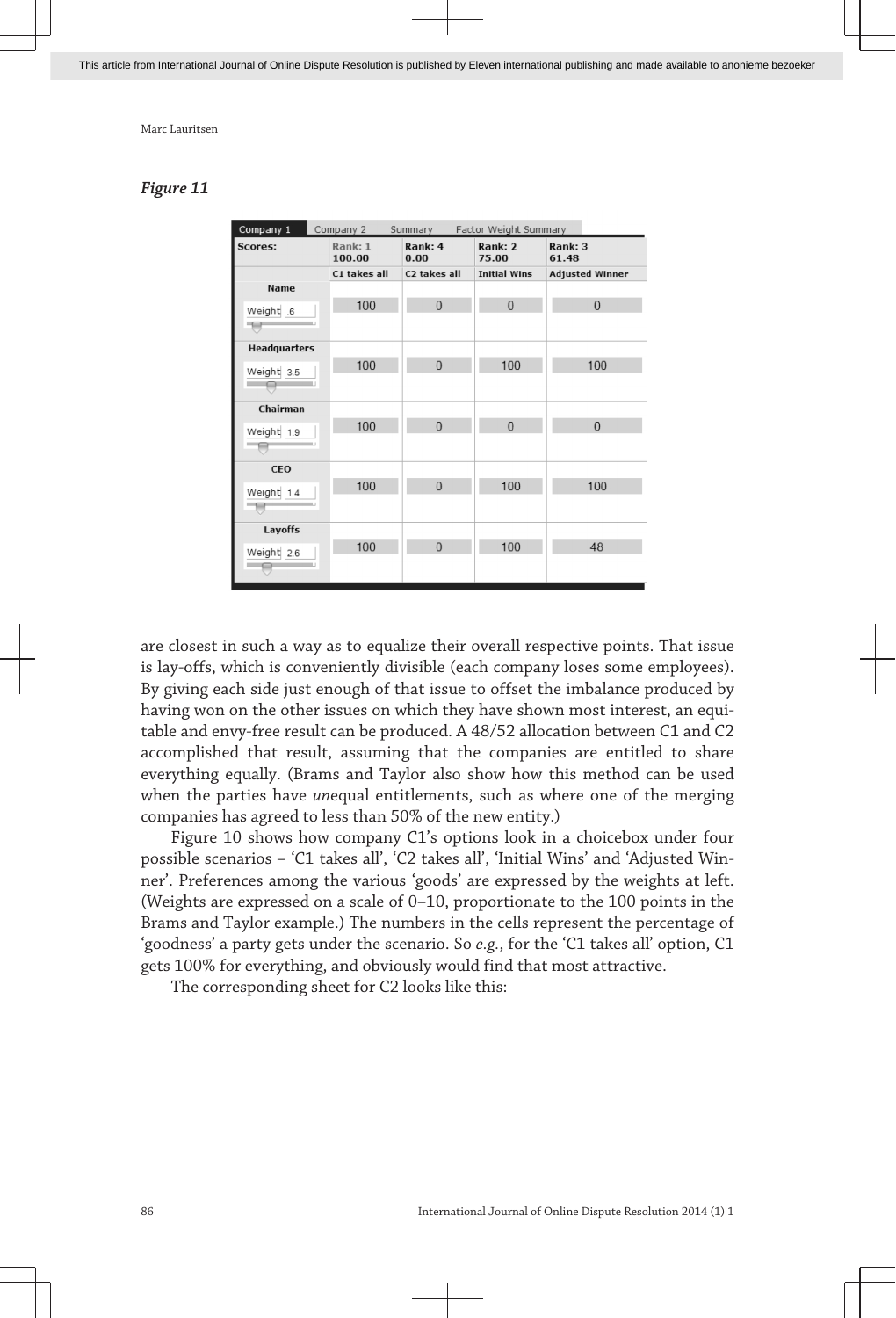| Company 2<br>Company 1<br>Factor Weight Summary<br>Summary |                 |                          |                     |                        |  |
|------------------------------------------------------------|-----------------|--------------------------|---------------------|------------------------|--|
| Scores:                                                    | Rank: 4<br>0.00 | Rank: 1<br>100.00        | Rank: 3<br>49.00    | Rank: 2<br>61.48       |  |
|                                                            | C1 takes all    | C <sub>2</sub> takes all | <b>Initial Wins</b> | <b>Adjusted Winner</b> |  |
| <b>Name</b>                                                |                 |                          |                     |                        |  |
| Weight 2.1                                                 | $\overline{0}$  | 100                      | 100                 | 100                    |  |
| <b>Headquarters</b>                                        |                 |                          |                     |                        |  |
|                                                            | $\overline{0}$  | 100                      | $\theta$            | $\overline{0}$         |  |
| Weight 1.5                                                 |                 |                          |                     |                        |  |
| Chairman                                                   |                 |                          |                     |                        |  |
| Weight 2.8                                                 | $\overline{0}$  | 100                      | 100                 | 100                    |  |
|                                                            |                 |                          |                     |                        |  |
| CEO                                                        |                 |                          |                     |                        |  |
| Weight 1.2                                                 | $\Omega$        | 100                      | $\Omega$            | $\Omega$               |  |
|                                                            |                 |                          |                     |                        |  |
| Layoffs                                                    |                 |                          |                     |                        |  |
| Weight 2.4                                                 | $\theta$        | 100                      | $\theta$            | 52                     |  |
|                                                            |                 |                          |                     |                        |  |

The Adjusted Winner scenario (fourth column) is less preferable for both parties to their respective winner-take-all scenarios, but of equal utility to both.

When rendered in a 3D format, this configuration of weights and allocations looks like Figure 12.

### *Figure 12*

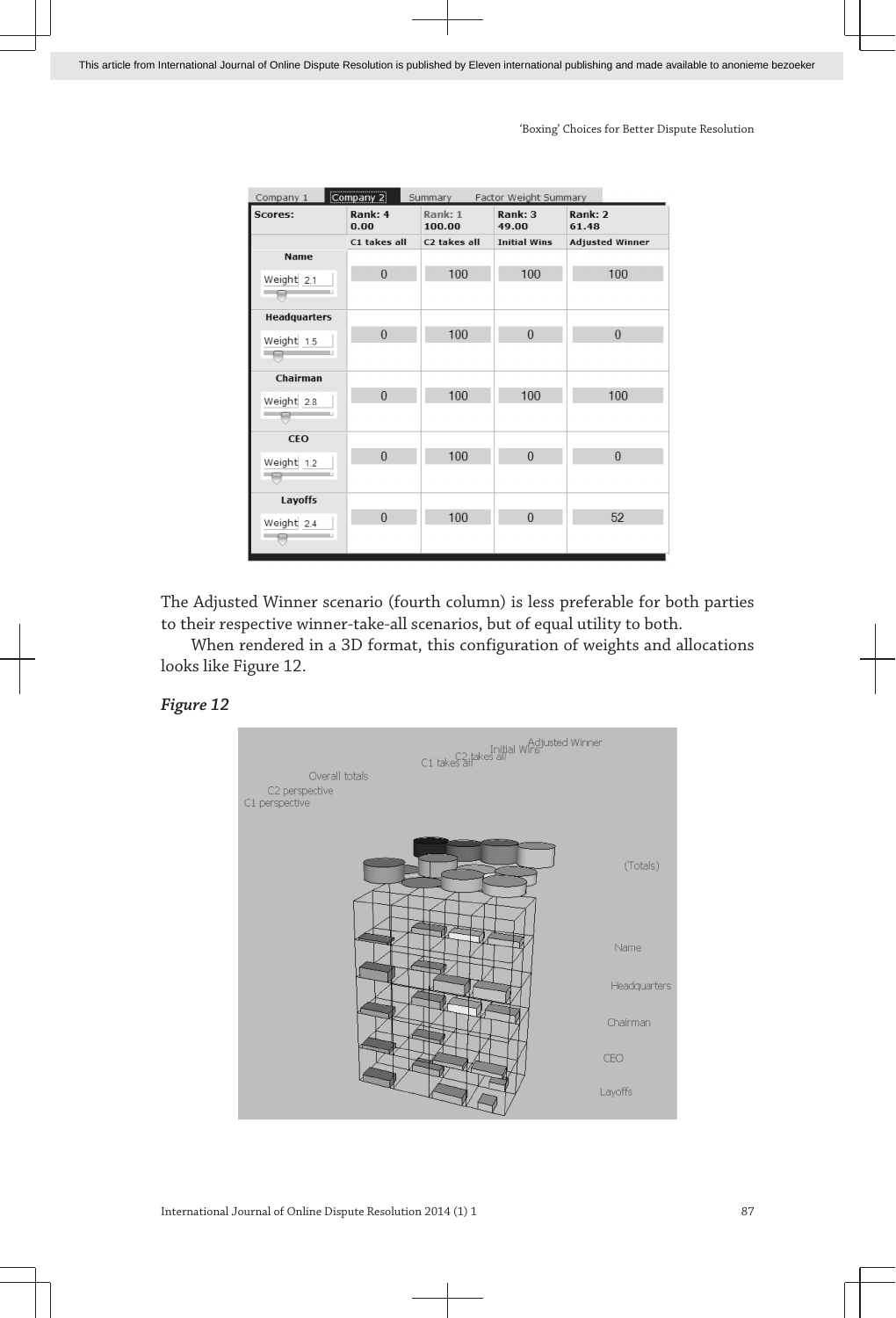Here the rectangular blocks represent the value of goods as allocated to the two parties under the various scenarios, and the cylindrical shapes at the top represent the total goodness in each vertical column. (You can think of them as containers into which the 'ingots' of value below have been melted and poured.) Thus, C1 and C2 get everything respectively in the first two scenarios, and the total utility for both (back row of cylinders) is the same. Initial Wins produces a higher joint utility, but it is unevenly distributed between them. Adjusted Winner delivers just slightly less joint utility, but it is evenly divided.

### *5.2 Benefits of Boxing*

A choicebox-like visualization does not add anything fundamental to Adjusted Winner or related methods. But such a representation, once understood, provides a convenient way to grasp the dynamics of bargaining games, especially for those more visually than numerically inclined.<sup>4</sup> Parties can directly interact with such models to express preferences and explore solutions, perhaps in mutually invisible ways that a neutral (human or machine) accesses to suggest collectively optimizing moves.

Visual depiction can help, for instance, in anticipating ways in which one party might try to 'game' the other, such as by exaggerating the degree to which they care about an issue, so as to wring a greater concession in exchange for forgoing it.

Visual depiction can also remind people that other value considerations are almost always in play than those associated with the terms about which one may be bargaining. For example, in the merger example there are costs of negotiation or litigation that might be incurred or avoided under various scenarios, and benefits in terms of public relations and 'industrial peace' that may accrue. Also, even if the participants' decisional frameworks are necessarily entangled, there are often considerations that are peculiar to one side or the other, providing asymmetries that can be exploited for mutually optimizing results.

#### **6. Related Work**

The ideas and plans sketched here of course touch on subjects that have been active fields of research for decades. They likely seem like rediscovery of very basic concepts. For instance, online analytical processing $^5$  (OLAP), Pugh matrices $^6$ and three-mode analysis $^7$  use quite similar constructs.

<sup>4</sup> For an early review of visualization opportunities in law, see M. Lauritsen & D. Johnson, 'Reenvisioning Law Practice With Computers: Visualization and Collaboration', *in* Materials for the Sixth Annual Technology in the Law Practice Conference, American Bar Association, Chicago, March 1992, <http://w2.eff.org/Misc/Publications/David Johnson/lauritsen\_johnson\_legal comp.article>.

<sup>5</sup> <http://en.wikipedia.org/wiki/Online\_analytical\_processing>.

<sup>6 &</sup>lt;http://lssacademy.com/2007/06/19/the-pugh-matrix/>

<sup>7</sup> <http://three-mode.leidenuniv.nl/> provides an excellent gateway to the literature on this topic and related software.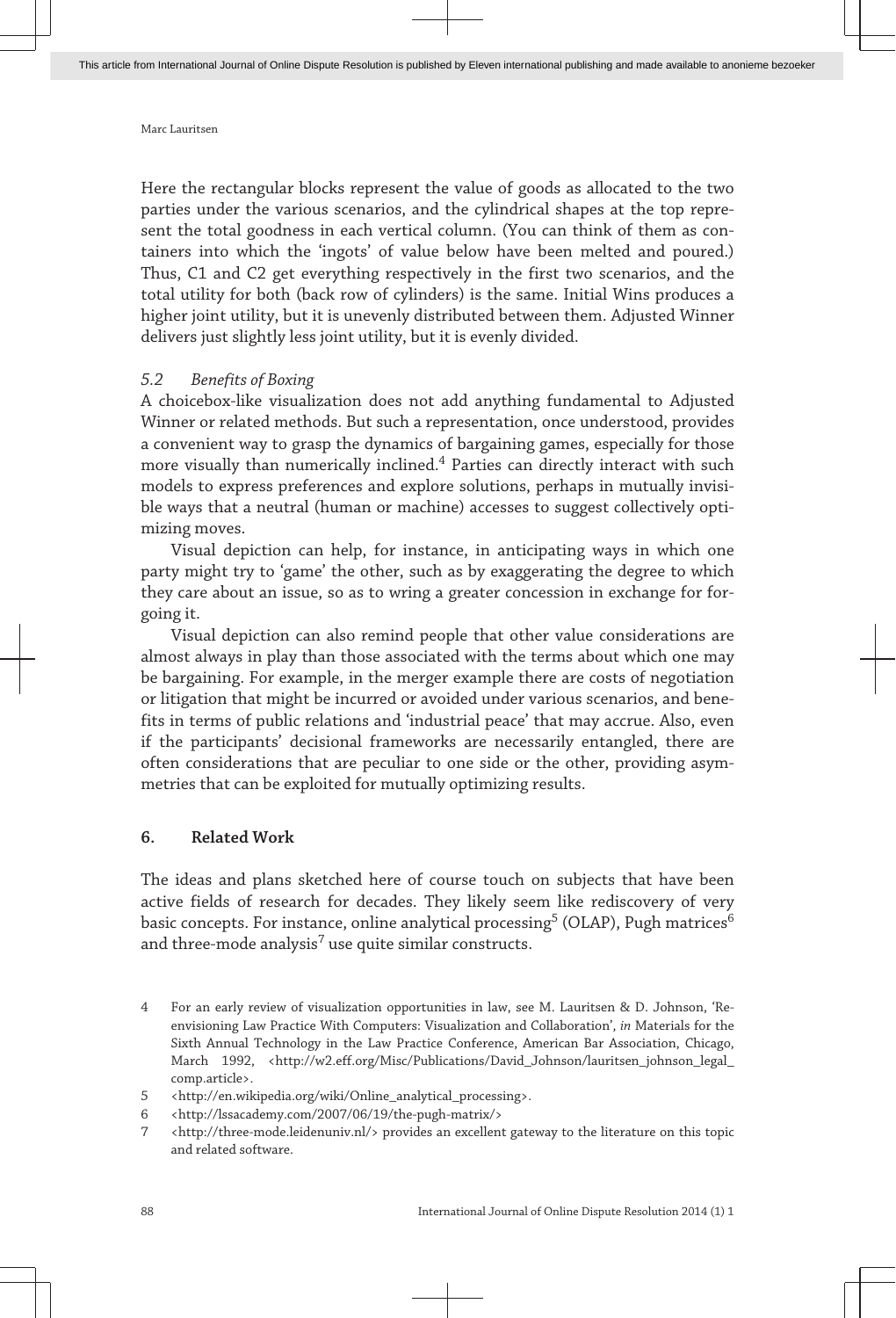Although enriched by hundreds of books, articles and other materials, most of the work sketched here has been driven by an inventor's drive to build something new and useful, rather than by a scholarly agenda. Any grand effort such as this is certain to treat many ideas superficially and neglect to credit borrowings from elsewhere.

One significant source is the work of Stuart Nagel.<sup>8</sup> He was an early and energetic enthusiast for the power of personal computers to improve decision-making in legal and policy settings.

### *6.1 Psychology and Game Theory*

Human decision-making has long been a focus of behavioural psychologists and game theorists, and there is an enormously rich literature. Books by Baron, $^9$  Gilbert,<sup>10</sup> Hammond *et al*.,<sup>11</sup> Iyengar,<sup>12</sup> Lehrer,<sup>13</sup> Luce and Raiffa<sup>14</sup> and Schwartz<sup>15</sup> are excellent starting points.

Psychologists have identified dozens of decisional fallacies that beguile us. For example, there is the 'diagnostic bias': once we label something, we resist contradicting evidence. We give disproportionate weight to aspects of a situation that spring easily to mind ('availability'). We latch onto mentioned quantities, even if irrelevant ('anchoring'). We react differently when exactly the same choice is presented in terms of avoiding a loss rather than realizing a gain ('framing').<sup>16</sup>

### *6.2 Dispute Resolution Systems*

Mediator, a negotiation support system described by Jarke, Jelassi and Shakun in a classic 1987 article, $17$  was designed to support groups of players and a human mediator in decision situations involving multiple criteria as to which participants had differing (and potentially non-linear) utility functions. By mapping utility spaces and providing opportunities for players to adjust their functions, consensus solutions may be found.

- 9 J. Baron, *Thinking and Deciding*, 2nd edn, Cambridge University Press, Cambridge, 1994.
- 10 D. Gilbert, *Stumbling on Happiness*, Knopf, New York, 2006.
- 11 J. Hammond, R. Keeney & H. Raiffa, *Smart Choices*, Harvard Business School Press, Boston, MA, 1999.
- 12 S. Iyengar, *The Art of Choosing*, Twelve, New York, 2010.
- 13 J. Lehrer, *How We Decide*, Houghton Mifflin Harcourt, Boston, 2009.
- 14 R. Luce & H. Raiffa, *Games and Decisions*, Wiley, New York, 1967.
- 15 B. Schwartz, *The Paradox of Choice*, HarperCollins, New York, 2004.
- 16 *See* P. Brest & L. Krieger, *Problem Solving, Decision Making, and Professional Judgment: A Guide for Lawyers and Policymakers*, Oxford University Press, Oxford, 2010.
- 17 M. Jarke, M. Jelassi & M. Shakun, 'Mediator: Towards a Negotiation Support System', *European Journal of Operational Research*, Vol. 31, 1987, pp. 314-334.

<sup>8</sup> Such as S. Nagel, *Using Personal Computers for Decision-Making in Law Practice*, American Law Institute-American Bar Association Committee on Continuing Professional Education, Philadelphia, 1985.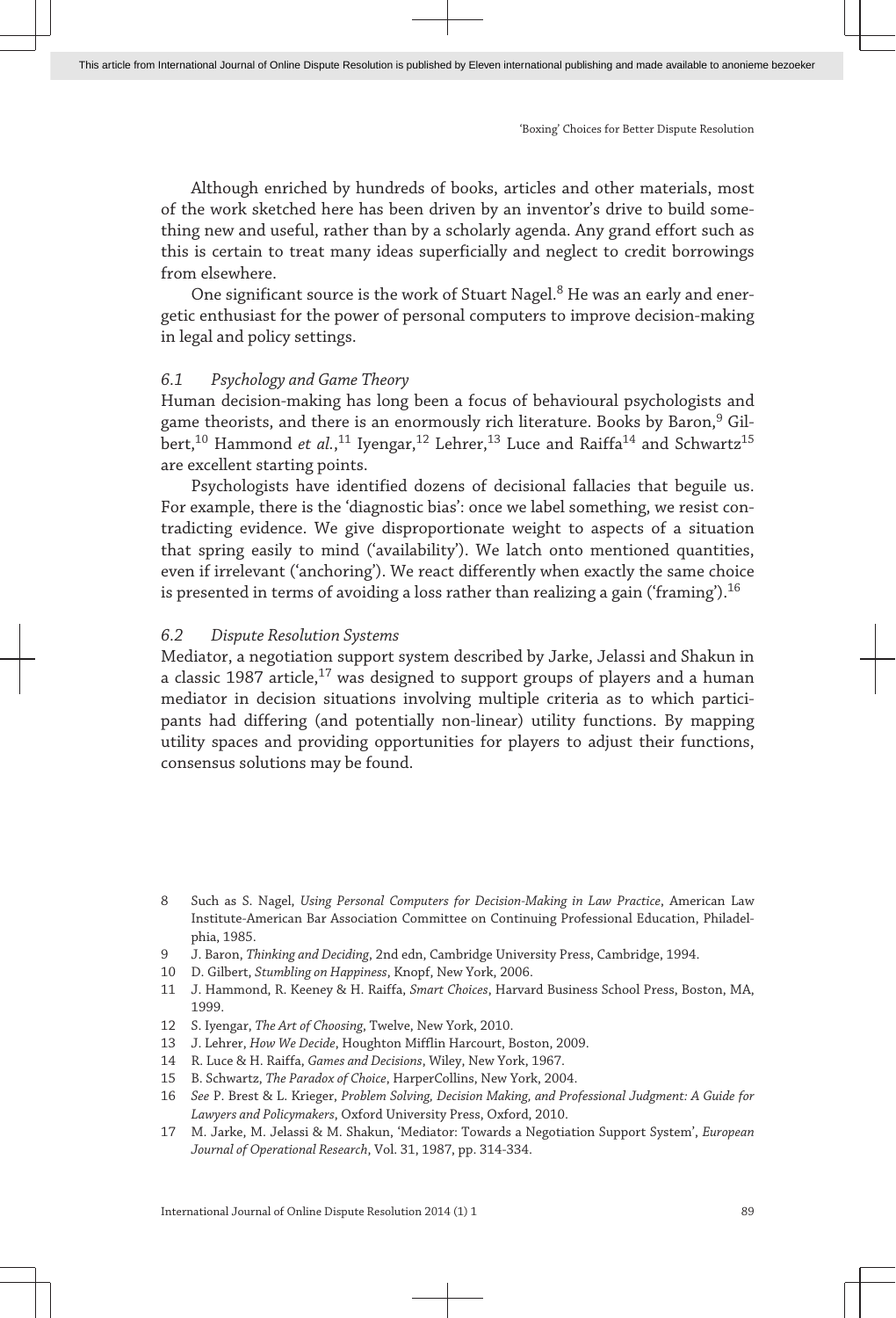The work by John Zeleznikow, Emilia Bellucci and their colleagues<sup>18</sup> has carried ideas like this further. They offer useful insights into trade-off analysis and related disciplines such as the Analytical Hierarchy Process.<sup>19</sup>

#### *6.3 Computer Science*

A large body of work has accumulated on preference handling techniques.<sup>20</sup>

Branting<sup>21</sup> describes an algorithm for learning customer preferences (in terms of feature weights) from online shopping selections and how it performed in a simulated empirical evaluation. In a 'choice space' environment, such a technique could be a powerful tool for predicting metapreferences (which optiondifferentiating attributes in a given category are likely to be most salient to a decision-maker), where, as in e-commerce contexts, there are trade-offs between presenting sufficiently large return sets to maximize the likelihood of optimal selections being present and the cognitive load presented by large sets of alternatives.

Liiv<sup>22</sup> has published a fascinating review of seriation and matrix reordering methods across disciplines as disparate as archaeology and bioinformatics, including the possibility of automating pattern discoveries that are now largely accomplished only through visual inspection of brute force rearrangements.

Discussions of choice modelling can also be found in the artificial intelligence and law literature.<sup>23</sup>

- 18 *E.g.* J. Zeleznikow *et al.*, 'Bargaining in the Shadow of the Law Using Utility Functions to Support Legal Negotiation', *inProceedings of the Eleventh International Conference on Artificial Intelligence and Law*, Stanford, June 2007, pp. 237-246.
- 19 <http://en.wikipedia.org/wiki/Analytic\_Hierarchy\_Process>.
- 20 *See* R. Brafman & C. Domshlak, 'Preference Handling An Introductory Tutorial', *AI Magazine*, Spring 2009, pp. 58-86 and V. Conitzer, 'Making Decisions Based on the Preferences of Multiple Agents', *Communications of the ACM*, Vol. 53, No. 3, 2010, pp. 84-94, available at <http:// cacm.acm.org/magazines/2010/3/7629>.
- 21 K. Branting, 'Learning Feature Weights From Customer Return-Set Selections', *Knowledge and Information Systems*, Vol. 6, No. 2, 2004, pp. 188-202.
- 22 I. Liiv, 'Seriation and Matrix Reordering Methods: An Historical Overview', *Statistical Analysis and Data Mining*, Vol. 3, 2010, pp. 70-91, <http://innar.com/Liiv\_Seriation.pdf>.
- 23 See, e.g., M. Morge, 'Collective Decision-Making Process to Compose Divergent Interests and Perspectives', Artificial Intelligence and Law, Vol. 13, 2006, pp. 79-92, L. Philipps, 'Just Decisions Using Multiple Criteria, or: Who Gets the Porsche? An Application of Ronald R. Yager's Fuzzy Logic Method', *in Proceedings of the Fifth International Conference on Artificial Intelligence and Law*, College Park, May 1995, and J. Sieckmann, 'Why Non-monotonic Logic Is Inadequate to Represent Balancing Arguments', Artificial Intelligence and Law, Vol. 11, 2003, pp. 211-219.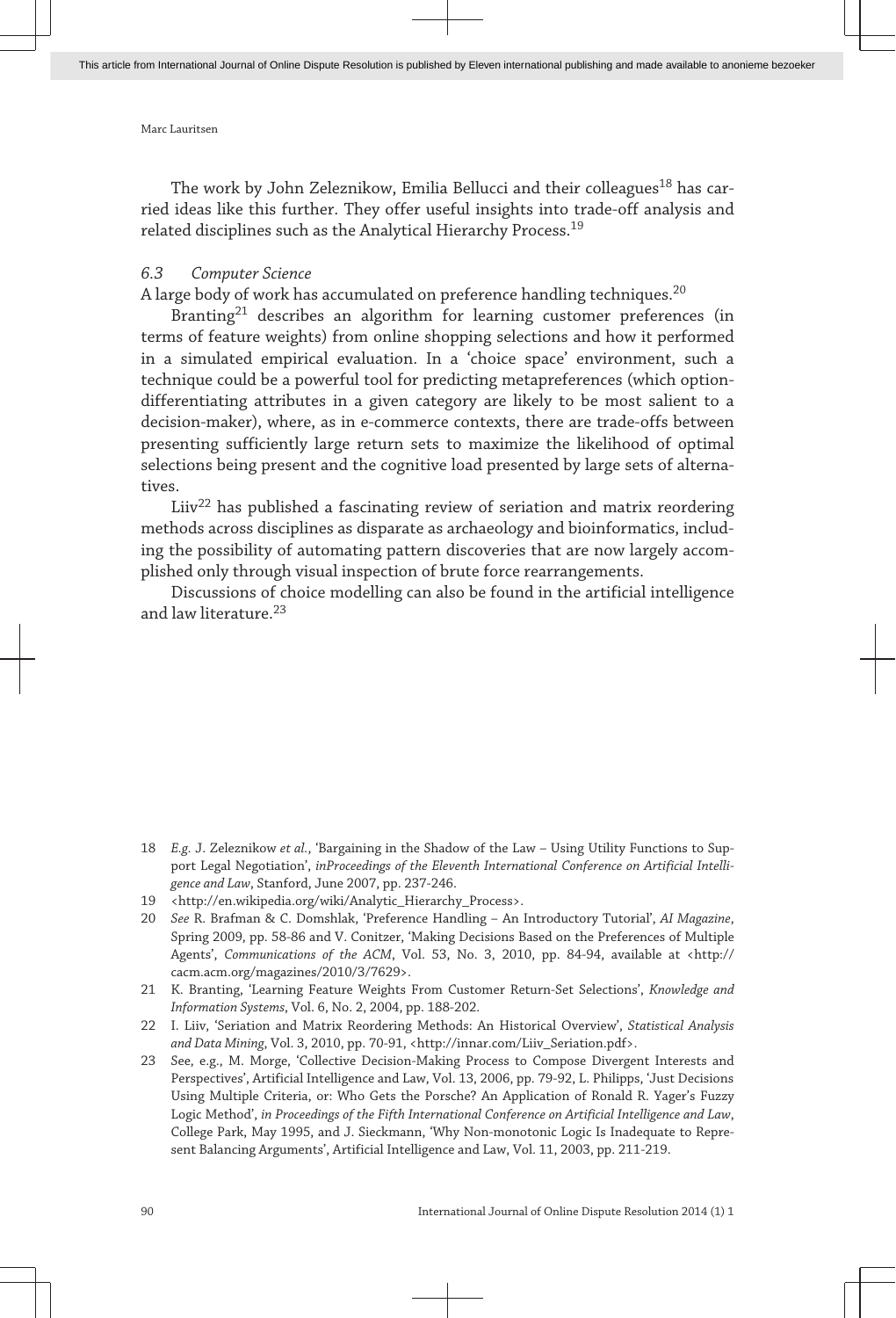### **7. Questions and Principles**

Choice-making is one of those intellectual activities, like argumentation and document drafting<sup>24</sup>, in which the underlying issues and opportunities largely transcend the particular context. They seem quite basic and domain-independent.

Choices of the sort discussed in this article are critical to many of life's processes. Balancing 'tests' are ubiquitous. They are often used as parts of broader decisional frameworks. Many judgments involve more balancing than rulefollowing. Even when composed of many sub-decisions, at bottom there are often discrete options that respond to goal accomplishment differentia or other desiderata. Sometimes the rules 'run out', or you need to make a choice to determine what rules to apply. Often the competing factors are fuzzily quantitative, not Boolean.

Choice-making is a characteristic kind of reasoning that does not so much involve chains of implications as compositions of value assertions. It is often subconscious and metaphorical, sometimes sloppy. Choosers can hide behind approximate and misleading metaphors. Because words are inadequate to express our thinking, it is hard to hold people to account.

We may relegate these kinds of decisions to subjectivity, deontology, open texture or vagueness. We may think of true choice as unautomateable, as not responsibly machine-assisted, as ineffably human, as off limits. But there are constraints on what can and can't legitimately be taken into account in given situations, and neutral notions of coherence that can be applied.

Here are some of the interesting questions: What kinds of visualizations are possible and desirable in this context? How do we best support choice *processes*? What kinds of knowledge and intelligence characterize excellent human decisionmaking, as rare as they may be? How can we best model the options, circumstances, goals and preferences at play?

Choiceboxing so far is a complex of ideas, not a realized implementation, let alone one that has been carefully evaluated, like ValueCharts.<sup>25</sup> The following are some of the principles behind its development:

- It emphasizes rich visualizations of choices in progress, beginning with 3D metaphors that seem to capture the fundamental dynamics of most situations, but with a commitment to ongoing interface improvement driven by actual participant experience.
- Such representations must deliver high transparency of rationale and support collaborative deliberation.

<sup>24</sup> See M. Lauritsen, 'Intelligent Tools for Managing Factual Arguments', *inProceedings of the Tenth International Conference on Artificial Intelligence and Law*, Bologna, June 2005, and M. Lauritsen, 'Knowing Documents', *in Proceedings of the Fourth International Conference on Artificial Intelligence and Law*, ACM Press, Amsterdam, June 1993.

<sup>25</sup> See J. Bautista & G. Carenini, 'An Empirical Evaluation of Interactive Visualizations for Preferential Choice', *in Proceedings of the Working Conference on Advanced Visual Interfaces*, ACM Press, Napoli, Italy, 2008, pp. 207-214.